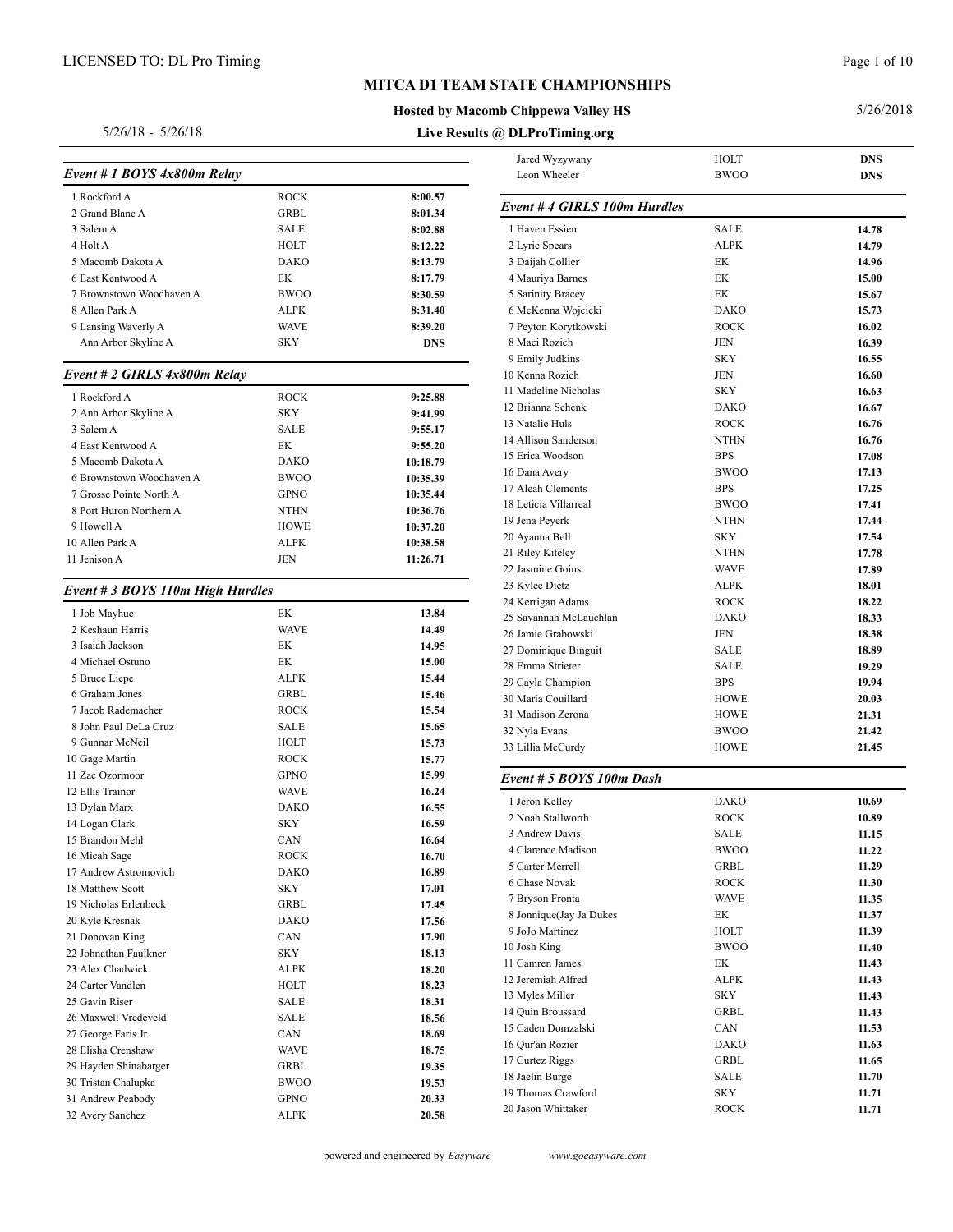#### Page 2 of 10

#### **Live Results @ DLProTiming.org Hosted by Macomb Chippewa Valley HS** 5/26/18 - 5/26/18 Bola Kolawole SKY **11.73** 22 Gabriel Holman **11.77**<br>23 Jawuan Frazier **11.77**<br>23 Jawuan Frazier **11.77**  Jawuan Frazier CAN **11.77** Logan VanEnkevort HOLT **11.80** Julius Nelson SALE **11.81** Brian Williams WAVE **11.85** Owen Brown HOLT **11.94** Brandon Davis BWOO **11.96** Justice Bright EK **12.10** Rockford A ROCK **1:41.82**

#### *Event # 6 GIRLS 100m Dash*

| 1 Qe'Neisha Young      | EK          | 11.89      | $E$ veni + $\lambda$ 1 |
|------------------------|-------------|------------|------------------------|
| 2 Jillian Roney        | <b>ROCK</b> | 12.39      | 1 Cole John            |
| 3 Rachel Russo         | <b>JEN</b>  | 12.55      | 2 Chase Cla            |
| 4 Brenna Butkovich     | <b>DAKO</b> | 12.63      | 3 Dayton Bı            |
| 5 Tra'chele Roberts    | <b>WAVE</b> | 12.82      | 4 Alex Pens            |
| 6 Taylor Kyle          | EK          | 12.91      | 5 Mike Ciar            |
| 7 Lyric Spears         | <b>ALPK</b> | 12.99      | 6 Kuvin Sat            |
| 8 Priscilla Trainor    | <b>WAVE</b> | 13.00      | 7 Daniel Ev            |
| 9 Taylor Weatherford   | <b>SKY</b>  | 13.05      | 8 Andrew B             |
| 10 Grace Gohl          | <b>ROCK</b> | 13.06      | 9 Jack Grim            |
| 11 Autumn Smith        | <b>SALE</b> | 13.14      | 10 Maurice E           |
| 12 Noriah Kidd         | <b>SKY</b>  | 13.22      | 11 David Car           |
| 13 Jada Tullos         | <b>DAKO</b> | 13.23      | 12 Grant Hof           |
| 14 Aniah Barner        | EK          | 13.23      | 13 Preston N           |
| 15 Jaylee Tidwell      | <b>HOWE</b> | 13.25      | 14 Jackson T           |
| 16 Myla Robinson       | <b>SKY</b>  | 13.30      | 15 Ryan Exel           |
| 17 Kaila Hemphill      | <b>BWOO</b> | 13.44      | 16 Brendan S           |
| 18 Madison Brydie      | <b>SALE</b> | 13.49      | 17 Garrett Na          |
| 19 Velencia Goldsmith  | <b>ROCK</b> | 13.50      | 18 Jacob Wil           |
| 20 Zyair Clark         | <b>DAKO</b> | 13.55      | 19 David Eva           |
| 21 Maggie Lomasney     | <b>NTHN</b> | 13.58      | 20 Reece Wh            |
| 22 Marisa Kepes        | <b>ALPK</b> | 13.60      | 21 Eric Jame           |
| 23 Zaria Jackson       | <b>JEN</b>  | 13.66      | 22 Matthew 9           |
| 24 Cassidy Dubendorfer | <b>BPS</b>  | 13.71      | 23 Vetaly Ha           |
| 25 Kyra Patterson      | <b>WAVE</b> | 13.72      | 24 Joseph Mi           |
| 26 McClain Smith       | <b>HOWE</b> | 13.72      | 25 Jules Muh           |
| 27 Meghan Godfrey      | <b>BPS</b>  | 13.79      | 26 Caleb Alle          |
| 28 Madelyn Birmingham  | <b>BPS</b>  | 13.82      | 27 Terry Eme           |
| 29 Glevince Molenje    | <b>JEN</b>  | 13.87      | 28 Brendan E           |
| 30 Julia Devine        | <b>SALE</b> | 13.98      | 29 Joseph Jas          |
| 31 Hailey Wolfenbarger | <b>ALPK</b> | 14.08      | 30 Lucas Ecc           |
| 32 Jena Peyerk         | <b>NTHN</b> | 14.22      | 31 Matt Lewi           |
| 33 Amiyah Walker       | <b>HOWE</b> | 14.28      | 32 Brandon S           |
| Katie Robbins          | <b>NTHN</b> | <b>DNS</b> | 33 Abby Cre:           |
|                        |             |            |                        |

#### *Event # 7 BOYS 4x200m Relay*

| 1 East Kentwood A        | EK          | 1:28.07 | 1 Ericka   |
|--------------------------|-------------|---------|------------|
| 2 Grand Blanc A          | GRBL        | 1:28.57 | 2 Camry    |
| 3 Rockford A             | <b>ROCK</b> | 1:30.51 | 3 Isabella |
| 4 Lansing Waverly A      | <b>WAVE</b> | 1:30.92 | 4 Addiso   |
| 5 Canton A               | <b>CAN</b>  | 1:31.17 | 5 Brooke   |
| 6 Salem A                | SALE        | 1:31.95 | 6 Emma     |
| 7 Ann Arbor Skyline A    | <b>SKY</b>  | 1:32.18 | 7 Camille  |
| 8 Holt A                 | HOLT        | 1:32.91 | 8 Hallie   |
| 9 Brownstown Woodhaven A | <b>BWOO</b> | 1:33.30 | 9 Kierste  |
| 10 Macomb Dakota A       | <b>DAKO</b> | 1:38.01 | 10 Lydia O |
|                          |             |         |            |

*Event # 8 GIRLS 4x200m Relay*

|  | powered and engineered by Easyward |  |
|--|------------------------------------|--|
|  |                                    |  |

| Gabriel Holman                            | <b>DAKO</b>                | 11.77              | 2 East Kentwood A                      | EК                         | 1:43.27            |
|-------------------------------------------|----------------------------|--------------------|----------------------------------------|----------------------------|--------------------|
| Jawuan Frazier                            | CAN                        | 11.77              | 3 Ann Arbor Skyline A                  | <b>SKY</b>                 | 1:47.03            |
| Logan VanEnkevort                         | HOLT                       | 11.80              | 4 Howell A                             | <b>HOWE</b>                | 1:48.63            |
| Julius Nelson                             | <b>SALE</b>                | 11.81              | 5 Salem A                              | <b>SALE</b>                | 1:48.65            |
| <b>Brian Williams</b>                     | <b>WAVE</b>                | 11.85              | 6 Macomb Dakota A                      | <b>DAKO</b>                | 1:49.57            |
| Owen Brown                                | HOLT                       | 11.94              | 7 Jenison A                            | JEN                        | 1:51.11            |
| <b>Brandon Davis</b>                      | <b>BWOO</b>                | 11.96              | 8 Port Huron Northern A                | <b>NTHN</b>                | 1:52.79            |
| Justice Bright                            | EK                         | 12.10              | 9 Temperance Bedford A                 | <b>BPS</b>                 | 1:55.27            |
| Cole Premtaj                              | <b>ALPK</b>                | <b>DNS</b>         | 10 Brownstown Woodhaven A              | <b>BWOO</b>                | 1:56.21            |
| ent # 6 GIRLS 100m Dash                   |                            |                    | 11 Allen Park A                        | <b>ALPK</b>                | 1:56.51            |
|                                           |                            |                    | Event # 9 BOYS 1600m Run               |                            |                    |
| Oe'Neisha Young                           | EK                         | 11.89              | 1 Cole Johnson                         | <b>ROCK</b>                |                    |
| Jillian Roney<br>Rachel Russo             | <b>ROCK</b>                | 12.39              | 2 Chase Clark                          | <b>GRBL</b>                | 4:20.54            |
| Brenna Butkovich                          | JEN                        | 12.55              |                                        |                            | 4:21.24            |
|                                           | <b>DAKO</b>                | 12.63              | 3 Dayton Brown                         | <b>ROCK</b>                | 4:21.89            |
| Tra'chele Roberts                         | <b>WAVE</b>                | 12.82              | 4 Alex Penski                          | HOLT                       | 4:23.04            |
| Taylor Kyle                               | EK                         | 12.91              | 5 Mike Ciaravino                       | <b>GPNO</b>                | 4:25.84            |
| Lyric Spears                              | <b>ALPK</b>                | 12.99              | 6 Kuvin Satyadev                       | <b>GPNO</b>                | 4:26.16            |
| Priscilla Trainor                         | <b>WAVE</b>                | 13.00              | 7 Daniel Evans                         | <b>SKY</b>                 | 4:28.57            |
| Taylor Weatherford                        | <b>SKY</b>                 | 13.05              | 8 Andrew Bever                         | <b>SALE</b>                | 4:32.54            |
| Grace Gohl                                | <b>ROCK</b>                | 13.06              | 9 Jack Grimm                           | <b>ROCK</b>                | 4:34.73            |
| Autumn Smith                              | <b>SALE</b>                | 13.14              | 10 Maurice Barnes                      | EК                         | 4:35.19            |
| Noriah Kidd                               | <b>SKY</b>                 | 13.22              | 11 David Carnago                       | <b>DAKO</b>                | 4:37.02            |
| Jada Tullos                               | <b>DAKO</b><br>EK          | 13.23              | 12 Grant Hoffmeyer                     | CAN<br><b>GPNO</b>         | 4:38.79            |
| Aniah Barner                              |                            | 13.23              | 13 Preston Navarre                     |                            | 4:38.83            |
| Jaylee Tidwell                            | <b>HOWE</b>                | 13.25              | 14 Jackson Turnbow                     | <b>GRBL</b>                | 4:40.83            |
| Myla Robinson                             | <b>SKY</b><br><b>BWOO</b>  | 13.30              | 15 Ryan Exell                          | <b>SALE</b>                | 4:41.34            |
| Kaila Hemphill                            |                            | 13.44              | 16 Brendan Suski                       | <b>GRBL</b>                | 4:42.06            |
| Madison Brydie                            | SALE                       | 13.49              | 17 Garrett Nagelhout                   | CAN                        | 4:42.65            |
| Velencia Goldsmith                        | <b>ROCK</b>                | 13.50              | 18 Jacob Williams                      | <b>DAKO</b>                | 4:44.18            |
| Zyair Clark                               | <b>DAKO</b>                | 13.55              | 19 David Evans                         | <b>SKY</b>                 | 4:44.74            |
| Maggie Lomasney                           | <b>NTHN</b>                | 13.58              | 20 Reece Whiteman                      | HOLT                       | 4:45.61            |
| Marisa Kepes                              | <b>ALPK</b>                | 13.60              | 21 Eric James                          | <b>WAVE</b>                | 4:47.97            |
| Zaria Jackson                             | JEN                        | 13.66              | 22 Matthew Semon                       | EK                         | 4:48.58            |
| Cassidy Dubendorfer                       | <b>BPS</b>                 | 13.71              | 23 Vetaly Hayden                       | <b>ALPK</b>                | 4:49.30            |
| Kyra Patterson<br>McClain Smith           | <b>WAVE</b><br><b>HOWE</b> | 13.72              | 24 Joseph Michalek<br>25 Jules Muhizi  | CAN                        | 4:49.64            |
|                                           |                            | 13.72              |                                        | EК                         | 4:49.99            |
| Meghan Godfrey                            | <b>BPS</b>                 | 13.79              | 26 Caleb Allen                         | <b>WAVE</b>                | 4:55.86            |
| Madelyn Birmingham<br>Glevince Molenje    | <b>BPS</b><br><b>JEN</b>   | 13.82              | 27 Terry Emeigh                        | <b>ALPK</b><br><b>BWOO</b> | 4:56.44            |
| Julia Devine                              | <b>SALE</b>                | 13.87              | 28 Brendan Bellor<br>29 Joseph Jaster  | <b>DAKO</b>                | 4:56.82            |
| Hailey Wolfenbarger                       | <b>ALPK</b>                | 13.98<br>14.08     | 30 Lucas Eccleton                      | <b>ALPK</b>                | 5:00.20<br>5:03.49 |
| Jena Peyerk                               | <b>NTHN</b>                | 14.22              | 31 Matt Lewis                          | <b>BWOO</b>                | 5:12.70            |
| Amiyah Walker                             | <b>HOWE</b>                | 14.28              | 32 Brandon Shirkey                     | HOLT                       | 5:14.89            |
| Katie Robbins                             | <b>NTHN</b>                | <b>DNS</b>         | 33 Abby Crespo                         | <b>WAVE</b>                | 5:46.73            |
|                                           |                            |                    |                                        |                            |                    |
| ent # 7 BOYS 4x200m Relay                 |                            |                    | Event # 10 GIRLS 1600m Run             |                            |                    |
| East Kentwood A                           | EK                         | 1:28.07            | 1 Ericka VanderLende                   | <b>ROCK</b>                | 5:06.34            |
| Grand Blanc A                             | <b>GRBL</b>                | 1:28.57            | 2 Camryn Gabriel                       | <b>ROCK</b>                | 5:14.78            |
| Rockford A                                | <b>ROCK</b>                | 1:30.51            | 3 Isabella Johnson                     | <b>BPS</b>                 | 5:19.23            |
| Lansing Waverly A                         | <b>WAVE</b>                | 1:30.92            | 4 Addison Kiteley                      | <b>NTHN</b>                | 5:19.89            |
|                                           | CAN                        | 1:31.17            | 5 Brooke Hinkelman                     | <b>BPS</b>                 | 5:21.83            |
| Canton A                                  |                            | 1:31.95            | 6 Emma Everhart - Deckard              | <b>ROCK</b>                | 5:24.66            |
| Salem A                                   | SALE                       |                    |                                        |                            |                    |
| Ann Arbor Skyline A                       | <b>SKY</b>                 | 1:32.18            | 7 Camille Kukor                        | <b>SKY</b>                 | 5:28.96            |
| Holt A                                    | HOLT                       | 1:32.91            | 8 Hallie Younglas                      | <b>SALE</b>                | 5:29.78            |
| Brownstown Woodhaven A<br>Macomb Dakota A | <b>BWOO</b><br><b>DAKO</b> | 1:33.30<br>1:38.01 | 9 Kiersten McBride<br>10 Lydia Gilbert | <b>SALE</b><br><b>SKY</b>  | 5:32.95<br>5:39.02 |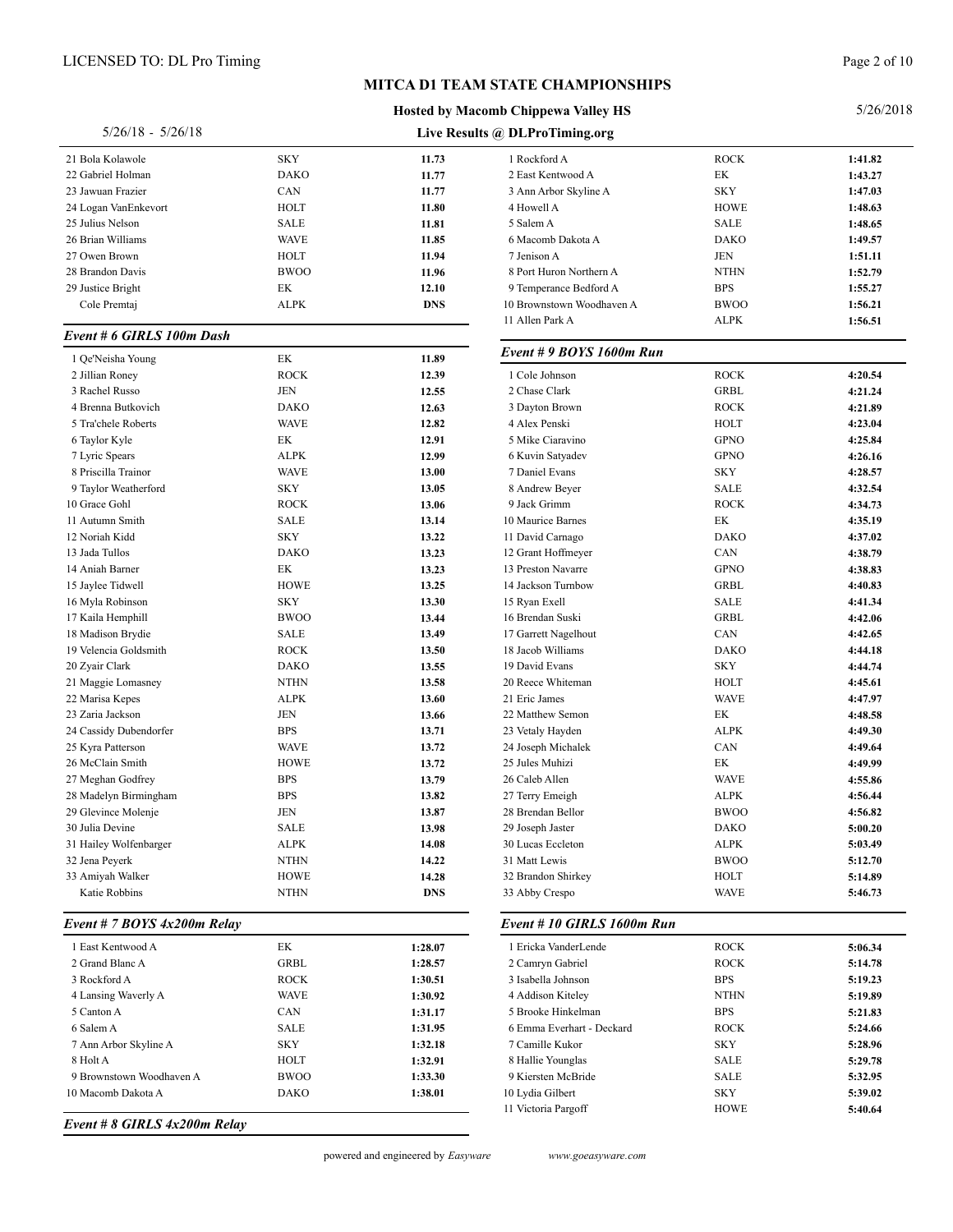#### **MITCA D1 TEAM**

#### **Hosted by Mac**

#### 5/26/18 - 5/26/18

*Event # 11 BOYS 4x100m Relay*

*Event # 12 GIRLS 4x100m Relay*

*Event # 13 BOYS 400m Dash*

| <b>ICENSED TO: DL Pro Timing</b> |             |            |                                            |                    | Page 3 of 10       |
|----------------------------------|-------------|------------|--------------------------------------------|--------------------|--------------------|
|                                  |             |            | <b>MITCA D1 TEAM STATE CHAMPIONSHIPS</b>   |                    |                    |
|                                  |             |            | <b>Hosted by Macomb Chippewa Valley HS</b> |                    | 5/26/2018          |
| $5/26/18 - 5/26/18$              |             |            | Live Results @ DLProTiming.org             |                    |                    |
| 2 Emma Pinchak                   | EK          | 5:40.99    | 10 Dirk Thornhill                          | CAN                | 52.07              |
| 3 Emma Myziuk                    | <b>DAKO</b> | 5:43.98    | 11 Austin Rippee                           | <b>GRBL</b>        | 52.12              |
| 4 Gabby Mancini                  | <b>SALE</b> | 5:47.50    | 12 Josh Pohl                               | <b>SALE</b>        | 52.59              |
| 5 Chloe Bateman                  | <b>ALPK</b> | 5:48.11    | 13 Wesley Brightmon                        | <b>SKY</b>         | 53.01              |
| 6 Kelly Cassette                 | <b>BWOO</b> | 5:49.42    | 14 Sayvion Young                           | <b>ROCK</b>        | 53.29              |
| 7 Abigail McClelland             | <b>NTHN</b> | 5:50.48    | 15 Savante Daniel                          | <b>SKY</b>         | 53.42              |
| 8 Rylie Yager                    | <b>DAKO</b> | 5:53.89    | 16 Andrew Wylie                            | SALE               | 53.46              |
| 9 Arielle Melong                 | <b>SKY</b>  | 5:58.60    | 17 Henrique Bueno                          | <b>ROCK</b>        | 53.80              |
| 0 Heidi Palmer                   | <b>DAKO</b> | 6:00.97    | 18 Diego Banks                             | HOLT               | 54.23              |
| 1 Shelly Pham                    | EK          | 6:01.86    | 19 Andrew Milosavlevski                    | <b>DAKO</b>        | 54.59              |
| 2 Jenna Miller                   | <b>GPNO</b> | 6:03.51    | 20 Julian Miller                           | HOLT               | 54.73              |
| 3 Sarah Seagram                  | <b>GPNO</b> | 6:03.91    | 21 Dorian Morris                           | <b>BWOO</b>        | 55.13              |
| 4 Tessa Vanderheuvel             | <b>NTHN</b> | 6:05.42    | 22 Nicholas Pulley                         | <b>WAVE</b>        | 55.38              |
| 5 Faith Huff                     | <b>HOWE</b> | 6:06.18    | 23 Austin Mathews                          | CAN                | 55.88              |
| 6 Melena Sclesky                 | <b>ALPK</b> | 6:09.76    | 24 Justin Miner                            | <b>ALPK</b>        | 56.17              |
| 7 Libby McComas                  | EK          | 6:10.33    | 25 Matthew Arntson                         | <b>BWOO</b>        | 57.12              |
| 8 Maizy Day                      | <b>WAVE</b> | 6:23.04    | 26 Tyler Webb                              | <b>DAKO</b>        | 57.65              |
| 9 Sarena Overbeek                | <b>JEN</b>  | 6:26.40    | 27 Dylan Marx                              | <b>DAKO</b>        | 57.69              |
| 0 Alex Knapp                     | <b>BPS</b>  | 6:29.65    | 28 Baron Pham                              | <b>WAVE</b>        | 57.94              |
| 1 Claire Flory                   | <b>HOWE</b> | 6:43.54    | 29 Ryan Nicholson                          | <b>ALPK</b>        | 59.20              |
| 2 Loryl Erdos                    | ALPK        | 6:51.60    | 30 Elijah Ealy                             | EК                 | 4:17.61            |
| Kate Wozniak                     | <b>GPNO</b> | <b>DNS</b> | Joey Wenzel                                | <b>BWOO</b>        | <b>DNS</b>         |
| vent # 11 BOYS 4x100m Relay      |             |            | Event # 14 GIRLS 400m Dash                 |                    |                    |
| 1 East Kentwood A                | EK          | 42.66      | 1 Taylor Korytkowski                       | <b>ROCK</b>        | 58.38              |
| 2 Rockford A                     | <b>ROCK</b> | 42.68      | 2 Emily Endebrock                          | <b>HOWE</b>        | 59.76              |
| 3 Holt A                         | HOLT        | 43.00      | 3 Felicity Sorenson                        | <b>SKY</b>         | 59.78              |
| 4 Salem A                        | <b>SALE</b> | 43.18      | 4 Trinity Bracey                           | EК                 | 59.86              |
| 5 Macomb Dakota A                | <b>DAKO</b> | 43.21      | 5 Jessica Bennett                          | <b>DAKO</b>        | 1:00.17            |
| 6 Ann Arbor Skyline A            | <b>SKY</b>  | 43.53      | 6 Amari Smith                              | EК                 | 1:02.50            |
| 7 Brownstown Woodhaven A         | <b>BWOO</b> | 44.24      | 7 Victoria Austin                          | <b>ROCK</b>        | 1:02.76            |
| 8 Grand Blanc A                  | <b>GRBL</b> | 44.31      | 8 Ashlyn Tait                              | <b>HOWE</b>        | 1:03.05            |
| 9 Canton A                       | CAN         | 44.60      | 9 Madison Grieb                            | SALE               | 1:03.25            |
| 0 Lansing Waverly A              | <b>WAVE</b> | 44.86      | 10 Hannah Jeffress                         | SALE               | 1:03.96            |
|                                  |             |            | 11 Riley Thompson                          | <b>ROCK</b>        | 1:04.38            |
| vent # 12 GIRLS 4x100m Relay     |             |            | 12 Majesty Coleman                         | <b>DAKO</b>        | 1:04.78            |
| 1 East Kentwood A                | EK          | 48.25      | 13 Isabelle Easton                         | <b>BPS</b>         | 1:05.84            |
| 2 Rockford A                     | <b>ROCK</b> | 48.45      | 14 Ava Hill                                | <b>JEN</b>         | 1:05.92            |
| 3 Macomb Dakota A                | <b>DAKO</b> | 49.86      | 15 Anna Vanderheuvel                       | <b>NTHN</b>        | 1:06.12            |
| 4 Lansing Waverly A              | <b>WAVE</b> | 50.65      | 16 Sasha Davis                             | EК                 | 1:06.48            |
| 5 Ann Arbor Skyline A            | <b>SKY</b>  | 50.96      | 17 Marisa Kepes                            | <b>ALPK</b>        | 1:06.51            |
| 6 Salem A                        | <b>SALE</b> | 51.75      | 18 Emma VandenToorn                        | JEN                | 1:06.73            |
| 7 Allen Park A                   | <b>ALPK</b> | 51.83      | 19 Lauren Vasquez                          | JEN                | 1:06.76            |
| 8 Jenison A                      | JEN         | 52.18      | 20 Elizabeth Gray                          | <b>DAKO</b>        | 1:06.98            |
| 9 Howell A                       | <b>HOWE</b> | 52.44      | 21 Lauren Lyons                            | <b>BWOO</b>        | 1:07.06            |
| 0 Temperance Bedford A           | <b>BPS</b>  | 52.56      | 22 Olivia Kernahan                         | SALE               | 1:07.48            |
| 1 Brownstown Woodhaven A         | <b>BWOO</b> | 53.81      | 23 Isabelle Striggow                       | <b>BPS</b>         | 1:07.87            |
| 2 Port Huron Northern A          | <b>NTHN</b> | 53.87      | 24 Myla Robinson                           | <b>SKY</b>         | 1:08.54            |
|                                  |             |            | 25 Danielle Rineman                        | <b>HOWE</b>        | 1:08.81            |
| vent # 13 BOYS 400m Dash         |             |            | 26 Susan Xi<br>27 Kelsey Kmita             | SKY<br><b>ALPK</b> | 1:09.32<br>1:09.73 |
| 1 Jeronn Body                    | <b>GRBL</b> | 50.26      | 28 Audrey Jesue                            | <b>BWOO</b>        | 1:10.52            |
| 2 Nate Carlson                   | <b>ROCK</b> | 50.58      | 29 Taylor Daniels                          | <b>BWOO</b>        | 1:11.41            |
| 3 Srikar Komanduri               | CAN         | 51.17      | 30 Alaina Goulasarian                      | <b>ALPK</b>        | 1:15.81            |
| 4 Kenny Brewer                   | <b>WAVE</b> | 51.21      | Meredith Kraus                             | <b>GPNO</b>        | <b>DNS</b>         |
| 5 Berry Matthews                 | <b>SALE</b> | 51.37      |                                            |                    |                    |
| 6 Jo Coleman                     | <b>GRBL</b> | 51.44      | Event # 15 BOYS 300m Hurdles               |                    |                    |
| 7 Christian Tanner               | EK          | 51.58      |                                            |                    |                    |
| 8 Allan Brown                    | HOLT        | 51.91      | 1 Job Mayhue                               | EК                 | 37.69              |
|                                  |             |            | 2 Keshaun Harris                           | <b>WAVE</b>        | 38.21              |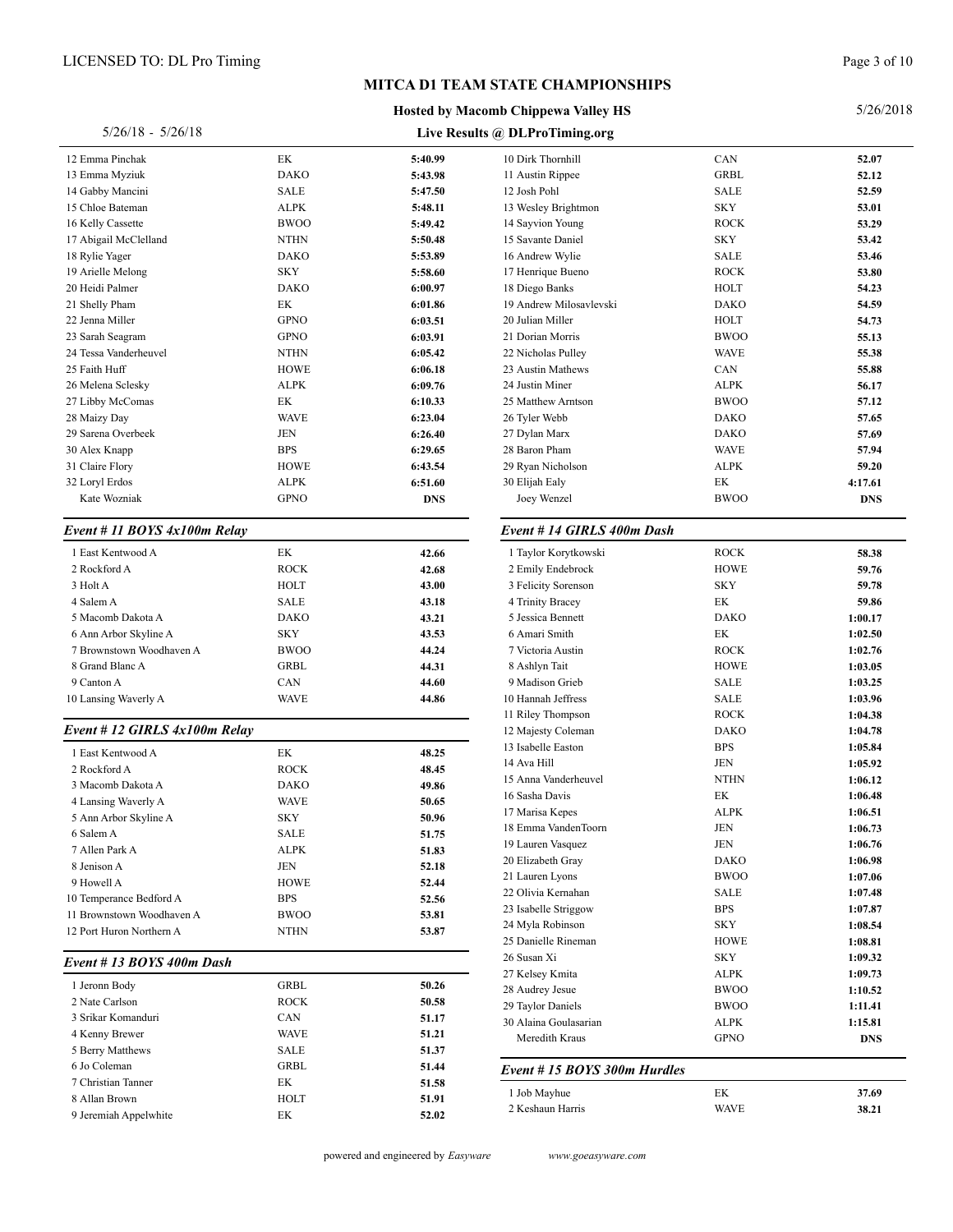#### **Hosted by Macomb Chippewa Valley HS**

Page 4 of 10

| $5/26/18 - 5/26/18$           |             |            | Live Results @ DLProTiming.org |             |            |
|-------------------------------|-------------|------------|--------------------------------|-------------|------------|
| 3 Jacob Rademacher            | <b>ROCK</b> | 40.34      | 28 Cayla Champion              | <b>BPS</b>  | 57.51      |
| 4 John Paul DeLa Cruz         | <b>SALE</b> | 40.89      | 29 Madison Zerona              | <b>HOWE</b> | 1:01.78    |
| 5 Isaiah Jackson              | EK          | 40.96      | 30 Kennedy Rogers              | JEN         | 1:01.91    |
| 6 Jimmie Kilgore              | EK          | 41.20      | Erica Woodson                  | <b>BPS</b>  | <b>DNS</b> |
| 7 Brandon Michalak            | <b>DAKO</b> | 41.31      | Jazlynn Wilcox                 | <b>WAVE</b> | <b>DNS</b> |
| 8 Micah Sage                  | <b>ROCK</b> | 41.83      |                                |             |            |
| 9 Brandon Mehl                | CAN         | 41.91      | Event #17 BOYS 800m Run        |             |            |
| 10 Zac Ozormoor               | <b>GPNO</b> | 42.01      | 1 Jesse Edelstein              | <b>SKY</b>  | 1:56.42    |
| 11 Jared Wyzywany             | <b>HOLT</b> | 42.14      | 2 Hezekiah Williams            | <b>SALE</b> | 2:00.39    |
| 12 Kenny McCormack            | <b>SALE</b> | 42.43      | 3 Christo Jeffers              | <b>SALE</b> | 2:00.88    |
| 13 Ethan Vargo                | <b>GRBL</b> | 42.60      | 4 Joshua VanSlambrouck         | <b>DAKO</b> | 2:00.92    |
| 14 Gunnar McNeil              | HOLT        | 42.89      | 5 Dayton Brown                 | <b>ROCK</b> | 2:01.09    |
| 15 Donovan King               | CAN         | 43.18      |                                | <b>BWOO</b> | 2:01.22    |
| 16 Hayden Shinabarger         | GRBL        | 43.57      | 6 Kaheem Wright                | <b>ROCK</b> |            |
| 17 Justin Tamplin             | <b>DAKO</b> | 43.64      | 7 Cole Johnson                 |             | 2:02.22    |
| 18 Logan Clark                | <b>SKY</b>  | 43.83      | 8 Mohydeen Said                | EK          | 2:02.61    |
| 19 Johnathan Faulkner         | <b>SKY</b>  | 44.04      | 9 Chase Clark                  | <b>GRBL</b> | 2:03.03    |
| 20 Gage Martin                | <b>ROCK</b> | 44.21      | 10 Nate Truss                  | <b>GPNO</b> | 2:03.05    |
| 21 Matthew Scott              | <b>SKY</b>  | 44.57      | 11 Forrest Emmerling           | <b>GRBL</b> | 2:03.74    |
| 22 Elisha Crenshaw            | <b>WAVE</b> | 45.49      | 12 Jesse Stickles-Brooks       | HOLT        | 2:03.98    |
| 23 Kyle Kresnak               | <b>DAKO</b> | 45.59      | 13 Evan Dubey                  | <b>ROCK</b> | 2:04.14    |
| 24 George Faris Jr            | CAN         | 46.33      | 14 Grant Hoffmeyer             | CAN         | 2:04.44    |
| 25 Carter Vandlen             | <b>HOLT</b> | 46.37      | 15 Liam Smith                  | <b>SKY</b>  | 2:05.07    |
| 26 Graham Jones               | <b>GRBL</b> | 46.57      | 16 Deondre Yarber-Rodriquez    | HOLT        | 2:05.15    |
| 27 Eric James                 | <b>WAVE</b> | 46.82      | 17 Nathan Parker               | <b>DAKO</b> | 2:07.21    |
| 28 Leon Wheeler               | <b>BWOO</b> | 48.17      | 18 Zander Masten               | EK          | 2:07.46    |
| 29 Alex Chadwick              | <b>ALPK</b> | 49.19      | 19 Ezekiel Ewulomi             | <b>WAVE</b> | 2:07.46    |
|                               | <b>GPNO</b> |            | 20 Isaiah Bonner               | <b>BWOO</b> | 2:07.60    |
| 30 Andrew Peabody             |             | 54.45      | 21 Troy Schnell                | <b>ALPK</b> | 2:08.77    |
| 31 Avery Sanchez              | <b>ALPK</b> | 55.54      | 22 Kanden Cho                  | <b>SALE</b> | 2:09.04    |
| 32 Nick Wrona                 | <b>ALPK</b> | 56.00      | 23 Jerome Johnson              | <b>HOLT</b> | 2:10.04    |
| Tristan Chalupka              | <b>BWOO</b> | <b>DNS</b> | 24 Connor Karagitz             | <b>BWOO</b> | 2:10.15    |
|                               |             |            | 25 Jacob Williams              | <b>DAKO</b> | 2:10.25    |
| Event # 16 GIRLS 300m Hurdles |             |            | 26 Jules Muhizi                | EK          | 2:10.51    |
| 1 Jillian Roney               | <b>ROCK</b> | 44.07      | 27 Jose Bonilla                | <b>WAVE</b> | 2:11.25    |
| 2 Mauriya Barnes              | EK          | 44.12      | 28 Garrett Nagelhout           | CAN         | 2:11.45    |
| 3 McKenna Wojcicki            | <b>DAKO</b> | 47.28      | 29 Austin Rippee               | <b>GRBL</b> | 2:11.98    |
| 4 Madeline Nicholas           | <b>SKY</b>  | 47.29      | 30 Baron Pham                  | <b>WAVE</b> | 2:26.77    |
| 5 Sarinity Bracey             | EK          | 47.62      | 31 Dylan Holly                 | <b>ALPK</b> | 2:27.50    |
| 6 Katie Robbins               | <b>NTHN</b> | 47.71      | 32 David Pace                  | <b>ALPK</b> | 2:33.28    |
| 7 Peyton Korytkowski          | <b>ROCK</b> | 48.51      |                                |             |            |
| 8 Layla Hunt                  | EK          | 49.07      | Event # 18 GIRLS 800m Run      |             |            |
| 9 Natalie Huls                | <b>ROCK</b> | 49.23      | 1 Camryn Gabriel               | <b>ROCK</b> | 2:20.70    |
| 10 Aleah Clements             | <b>BPS</b>  | 49.50      | 2 Karlie Gardner               | <b>ROCK</b> | 2:20.95    |
| 11 Ayanna Bell                | <b>SKY</b>  | 49.62      | 3 Lillian Peck                 | SKY         | 2:22.33    |
| 12 Brianna Schenk             | <b>DAKO</b> | 49.69      |                                |             |            |
| 13 Dana Avery                 | <b>BWOO</b> | 49.78      | 4 Olivia Millen                | SALE        | 2:22.89    |
| 14 Maci Rozich                | JEN         | 50.11      | 5 Caleigh Dunn                 | <b>ROCK</b> | 2:22.92    |
| 15 Kenna Rozich               | JEN         | 50.36      | 6 Megan Mathews                | <b>ALPK</b> | 2:27.42    |
| 16 Riley Kiteley              | <b>NTHN</b> | 50.86      | 7 Catrin Koselka               | <b>SKY</b>  | 2:29.50    |
| 17 Dominique Binguit          | SALE        | 51.37      | 8 Sophie Jeffers               | SALE        | 2:30.08    |
| 18 Haven Essien               | <b>SALE</b> | 51.66      | 9 Hallie Younglas              | SALE        | 2:30.29    |
| 19 Alexa Hempel               | <b>DAKO</b> | 51.83      | 10 Isabelle Easton             | <b>BPS</b>  | 2:31.14    |
| 20 Lindsey Garrett            | <b>SKY</b>  | 52.06      | 11 Sydney Ormsbee              | <b>HOWE</b> | 2:31.31    |
|                               |             |            | 12 Camille Kukor               | <b>SKY</b>  | 2:32.91    |
| 21 Maria Couillard            | <b>HOWE</b> | 53.20      | 13 Olivia Cook                 | <b>BPS</b>  | 2:33.28    |
| 22 Leticia Villarreal         | <b>BWOO</b> | 53.77      | 14 Izabella Gowen              | <b>DAKO</b> | 2:34.25    |
| 23 Allison Sanderson          | <b>NTHN</b> | 54.04      | 15 Jemma Kelly                 | <b>DAKO</b> | 2:35.65    |
| 24 Marnie Waggoner            | SALE        | 55.02      | 16 Angie Zefi                  | <b>DAKO</b> | 2:36.63    |
| 25 Kylee Dietz                | <b>ALPK</b> | 55.27      | 17 Danielle Rineman            | <b>HOWE</b> | 2:38.44    |
| 26 Jasmine Goins              | <b>WAVE</b> | 55.54      | 18 Alexis Yeung                | <b>NTHN</b> | 2:39.26    |
| 27 Lillia McCurdy             | <b>HOWE</b> | 56.32      |                                |             |            |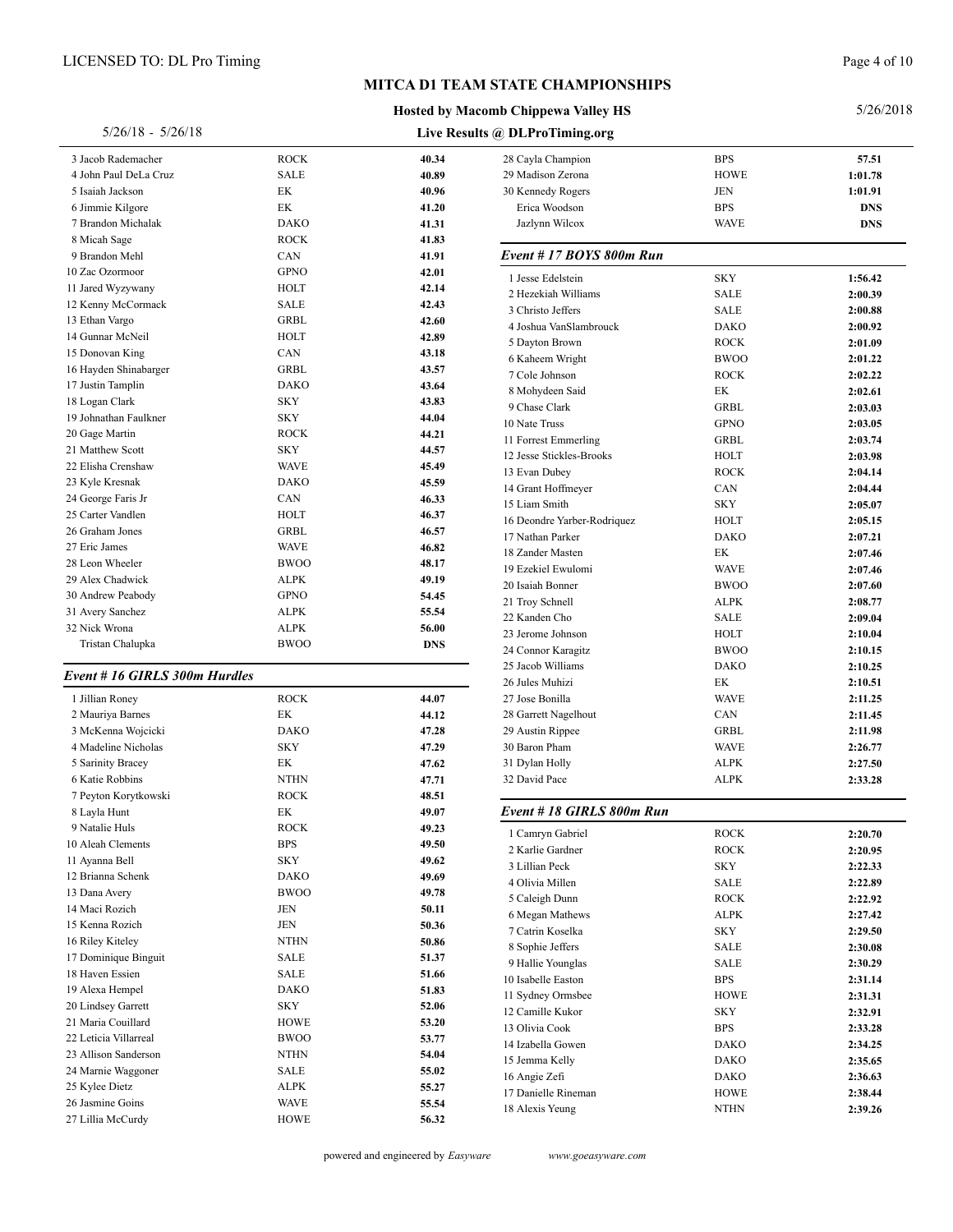#### **Hosted by Macomb Chippewa Valley HS**

#### Page 5 of 10

#### 5/26/2018

| $5/26/18 - 5/26/18$      |             |         | Live Results @ DLPro |  |
|--------------------------|-------------|---------|----------------------|--|
| 19 Mackenzie Lada        | <b>ALPK</b> | 2:39.77 | 9 Emily 1            |  |
| 20 Sarah Stapleton       | EK          | 2:41.43 | 10 Lazurea           |  |
| 21 Morgan Tiemann        | <b>JEN</b>  | 2:45.91 | 11 Madeli            |  |
| 22 Jenna Miller          | <b>GPNO</b> | 2:46.98 | 12 Emily J           |  |
| 23 Anna Lisa Lynch       | <b>GPNO</b> | 2:48.54 | 13 Jessica           |  |
| 24 Faith Huff            | <b>HOWE</b> | 2:49.32 | 14 Kylie C           |  |
| 25 Olivia Davis          | <b>JEN</b>  | 2:51.91 | 15 Zyair C           |  |
| 26 Kelli Stapleton       | EK          | 2:52.22 | 16 Jada Tu           |  |
| 27 Megan Topolinski      | <b>JEN</b>  | 2:53.41 | 17 Zaria Ja          |  |
| 28 Tara Willerer         | EK          | 2:54.80 | 18 Kaila E           |  |
| 29 Maizy Day             | <b>WAVE</b> | 2:54.82 | 19 Jaida T           |  |
| 30 Alex Knapp            | <b>BPS</b>  | 2:57.52 | 20 Hannah            |  |
| 31 Tessa Vanderheuvel    | <b>NTHN</b> | 3:00.27 | 21 Noriah            |  |
| 32 Totteanna Robinson    | <b>WAVE</b> | 3:14.56 | 22 Emma              |  |
| 33 Xavyah Haynes         | WAVE        | 3:44.20 | 23 Ashlyn            |  |
|                          |             |         | 24 Isabelle          |  |
| Event #19 BOYS 200m Dash |             |         | 25 Ava Hi            |  |

| 1 Noah Stallworth       |   | <b>ROCK</b> | 21.85      | 26 Emily Sch  |
|-------------------------|---|-------------|------------|---------------|
| 2 Andrew Davis          |   | <b>SALE</b> | 22.16      | 27 Riley Kite |
| 3 Andre Saffore II      |   | <b>GPNO</b> | 22.53      | 28 Christina  |
| 4 Junior Hie            |   | EK          | 22.55      | 29 Lauren Sp  |
| 5 Quin Broussard        |   | <b>GRBL</b> | 22.59      | 30 Alaina Go  |
| 6 Srikar Komanduri      |   | CAN         | 22.90      | Jena Peye     |
| 7 Jonnique(Jay Ja Dukes |   | EK          | 22.91      | Sydney G      |
| 8 Bola Kolawole         |   | <b>SKY</b>  | 22.95      |               |
| 9 Brian Stump           |   | HOLT        | 22.99      | Event # $21$  |
| 10 Our'an Rozier        |   | <b>DAKO</b> | 23.00      | 1 Cole John   |
| 11 Eli Haddad           |   | <b>ROCK</b> | 23.03      | 2 Dayton Bı   |
| 12 Bryson Fronta        |   | <b>WAVE</b> | 23.05      | 3 Adugna M    |
| 13 Nate Carlson         |   | <b>ROCK</b> | 23.18      | 4 William H   |
| 14 Caleb Cooper         |   | <b>HOLT</b> | 23.19      | 5 Jack Grim   |
| 15 Myles Miller         |   | <b>SKY</b>  | 23.27      | 6 Nolan Tec   |
| 16 Logan VanEnkevort    |   | <b>HOLT</b> | 23.54      | 7 Daniel Ev   |
| 17 Clarence Madison     |   | <b>BWOO</b> | 23.56      | 8 Thomas Y    |
| 18 Sam Pennock          |   | CAN         | 23.62      | 9 Talha Sye   |
| 19 Thomas Crawford      |   | <b>SKY</b>  | 23.66      | 10 Aaron Tor  |
| 20 Camren James         |   | EK          | 23.97      | 11 Lucas Fin  |
| 21 Yousif Kamil         |   | <b>WAVE</b> | 24.04      | 12 Devin Sin  |
| 22 Travis Jordan        |   | <b>BWOO</b> | 24.04      | 13 Logan Lui  |
| 23 Brian Williams       |   | <b>WAVE</b> | 24.06      | 14 Matthew 9  |
| 24 Anthony Kim          | 4 | <b>GRBL</b> | 24.34      | 15 Matthew 9  |
| 25 Brandon Davis        |   | <b>BWOO</b> | 24.65      | 16 Drew Johr  |
| 26 Johnnie Small        |   | <b>DAKO</b> | 24.97      | 17 Jacob Har  |
| 27 Reed Fuller          |   | <b>GRBL</b> | 25.11      | 18 Johnathan  |
| Jeron Kelley            |   | <b>DAKO</b> | <b>DNS</b> | 19 Jackson T  |
| Sharriff Dyer           |   | <b>SALE</b> | <b>DNS</b> | 20 Karl Nule  |
| Logan Collins           |   | <b>ALPK</b> | <b>DNS</b> | 21 Caleb Alle |
| Jaelin Burge            |   | <b>SALE</b> | <b>DNS</b> | 22 Ethan Soa  |
| <b>Bruce Liepe</b>      |   | <b>ALPK</b> | <b>DNS</b> | 23 Brian Paw  |

#### *Event # 20 GIRLS 200m Dash*

| стені <del>н</del> 20 м <b>н. н.</b> 2001 разн |             |       | 29 Lucas i |
|------------------------------------------------|-------------|-------|------------|
| 1 Oe'Neisha Young                              | EK          | 25.01 | 26 Adam I  |
| 2 Taylor Korytkowski                           | <b>ROCK</b> | 25.22 | 27 Enrico  |
| 3 Trinity Bracey                               | EK          | 25.65 | 28 Ezekiel |
| 4 Grace Gohl                                   | <b>ROCK</b> | 26.37 | 29 Spence  |
| 5 Abby Nash                                    | <b>ROCK</b> | 26.51 |            |
| 6 Zoe Madden                                   | <b>GPNO</b> | 26.60 | Event #    |
| 7 Taylor Weatherford                           | <b>SKY</b>  | 26.74 | 1 Ericka   |
| 8 Marihon Westley                              | <b>SALE</b> | 26.98 | 2 Ashley   |
|                                                |             |       |            |

| Live Results @ DLProTiming.org |             |            |
|--------------------------------|-------------|------------|
| 9 Emily Endebrock              | <b>HOWE</b> | 27.10      |
| 10 Lazurea Saunders            | EК          | 27.11      |
| 11 Madeline Kernahan           | <b>SALE</b> | 27.21      |
| 12 Emily Judkins               | <b>SKY</b>  | 27.26      |
| 13 Jessica Bennett             | <b>DAKO</b> | 27.28      |
| 14 Kylie Clark                 | JEN         | 27.49      |
| 15 Zyair Clark                 | <b>DAKO</b> | 27.56      |
| 16 Jada Tullos                 | <b>DAKO</b> | 27.72      |
| 17 Zaria Jackson               | JEN         | 27.77      |
| 18 Kaila Hemphill              | <b>BWOO</b> | 27.97      |
| 19 Jaida Thomas                | <b>WAVE</b> | 28.00      |
| 20 Hannah Pheeney              | <b>SALE</b> | 28.32      |
| 21 Noriah Kidd                 | <b>SKY</b>  | 28.36      |
| 22 Emma Wagenhauser            | <b>BPS</b>  | 28.98      |
| 23 Ashlyn Tait                 | <b>HOWE</b> | 29.09      |
| 24 Isabelle Striggow           | <b>BPS</b>  | 29.49      |
| 25 Ava Hill                    | JEN         | 29.50      |
| 26 Emily Schultz               | <b>BPS</b>  | 29.59      |
| 27 Riley Kiteley               | <b>NTHN</b> | 30.33      |
| 28 Christina Sirhan            | <b>ALPK</b> | 31.07      |
| 29 Lauren Sparks               | <b>BWOO</b> | 31.67      |
| 30 Alaina Goulasarian          | <b>ALPK</b> | 31.95      |
| Jena Peyerk                    | <b>NTHN</b> | <b>DNS</b> |
| Sydney Green                   | WAVE        | <b>DNS</b> |
| Event # 21 BOYS 3200m Run      |             |            |
| 1 Cole Johnson                 | <b>ROCK</b> | 9:43.98    |
| 2 Dayton Brown                 | <b>ROCK</b> | 9:44.87    |
| 3 Adugna Moritz                | HOLT        | 9:48.04    |
| 4 William Hofmann              | <b>GPNO</b> | 10:03.10   |
| 5 Jack Grimm                   | <b>ROCK</b> | 10:03.61   |
| 6 Nolan Teodori                | <b>SALE</b> | 10:13.05   |
| 7 Daniel Evans                 | <b>SKY</b>  | 10:21.04   |
| 8 Thomas Young                 | <b>SKY</b>  | 10:25.20   |
| 9 Talha Syed                   | <b>SALE</b> | 10:25.55   |
| 10 Aaron Torr                  | EK          | 10:27.83   |
| 11 Lucas Finton                | GRBL        | 10:28.81   |
| 12 Devin Simon                 | HOLT        | 10:37.16   |
| 13 Logan Lundgren              | <b>BWOO</b> | 10:38.31   |
| 14 Matthew Singer              | <b>DAKO</b> | 10:44.89   |
| 15 Matthew Semon               | EK          | 10:47.29   |
| 16 Drew Johnson                | ALPK        | 10:47.62   |
| 17 Jacob Harberts              | DAKO        | 10:47.92   |
| 18 Johnathan Buck              | GRBL        | 10:48.23   |
| 19 Jackson Turnbow             | GRBL        | 10:52.96   |
| 20 Karl Nuler                  | CAN         | 10:53.16   |
| 21 Caleb Allen                 | <b>WAVE</b> | 11:05.12   |
| 22 Ethan Soave                 | DAKO        | 11:07.16   |
| 23 Brian Pawelec               | <b>BWOO</b> | 11:13.99   |
| 24 Joshua Williams             | EК          | 11:14.93   |
| 25 Lucas Eccleton              | ALPK        | 11:18.32   |
| 26 Adam Fineis                 | HOLT        | 11:51.95   |
| 27 Enrico Cappelletti          | ALPK        | 11:53.84   |
| 28 Ezekiel Ewulomi             | WAVE        | 12:34.22   |
| 29 Spencer Lee                 | WAVE        | 13:11.29   |
|                                |             |            |
| Event # 22 GIRLS 3200m Run     |             |            |
| 1 Ericka VanderLende           | <b>ROCK</b> | 10:38.31   |
| 2 Ashley Defrain               | <b>NTHN</b> | 11:12.96   |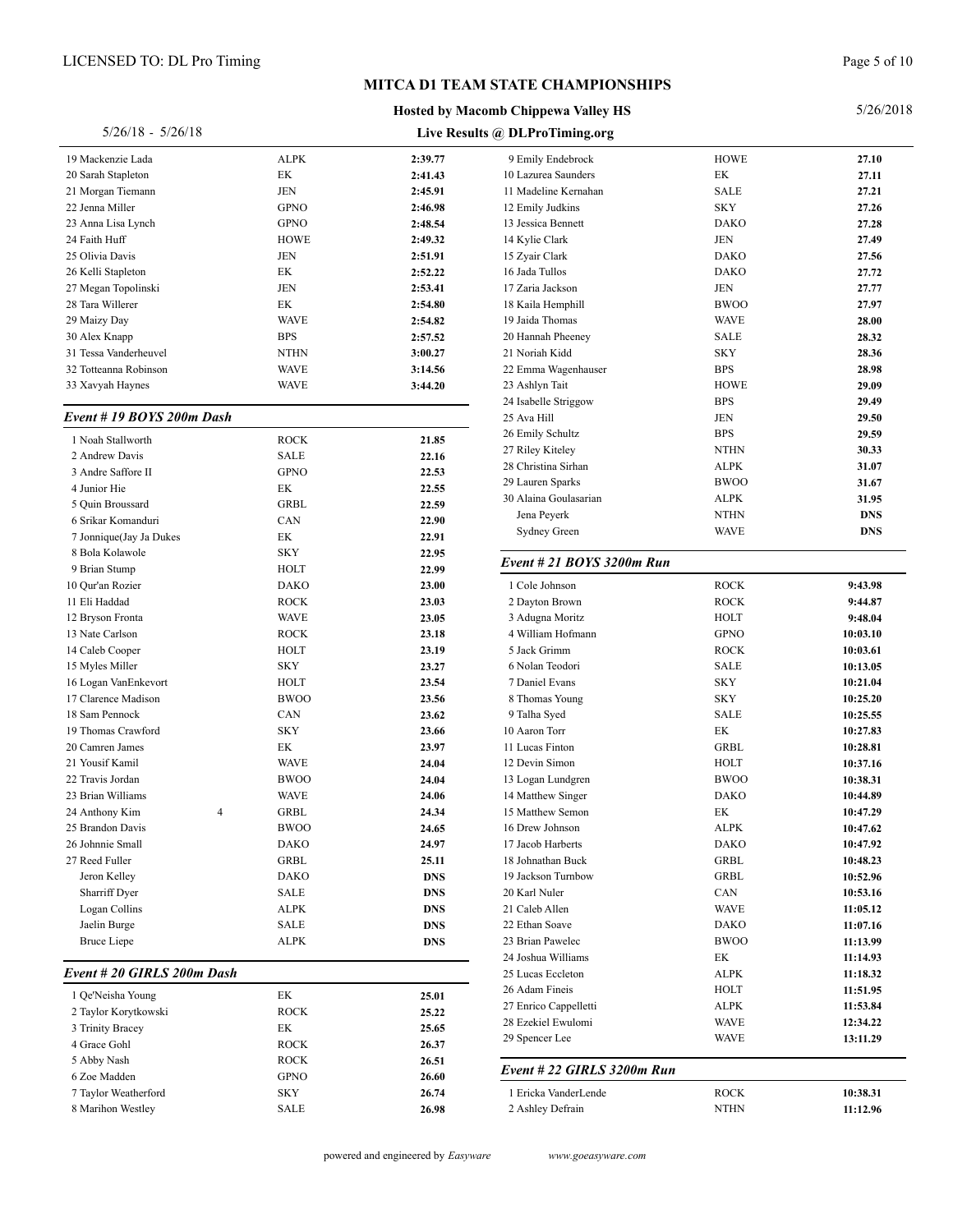#### **Hosted by Macomb Chippewa Valley HS**

#### Page 6 of 10

| <b>SALE</b> | 11:35.36                                                                                                                                                                                                                                                                                                                                                                                                                                                                                                                | 11 Lukasz Morales                                                                                                                                                                                                                                                                                                                                                                                                                                                  |
|-------------|-------------------------------------------------------------------------------------------------------------------------------------------------------------------------------------------------------------------------------------------------------------------------------------------------------------------------------------------------------------------------------------------------------------------------------------------------------------------------------------------------------------------------|--------------------------------------------------------------------------------------------------------------------------------------------------------------------------------------------------------------------------------------------------------------------------------------------------------------------------------------------------------------------------------------------------------------------------------------------------------------------|
| <b>ROCK</b> | 11:46.27                                                                                                                                                                                                                                                                                                                                                                                                                                                                                                                | 12 TJ Conley                                                                                                                                                                                                                                                                                                                                                                                                                                                       |
| SKY         | 11:48.70                                                                                                                                                                                                                                                                                                                                                                                                                                                                                                                | 12 Julius Nelson                                                                                                                                                                                                                                                                                                                                                                                                                                                   |
| SKY         | 11:50.87                                                                                                                                                                                                                                                                                                                                                                                                                                                                                                                | 12 Ty Thiel                                                                                                                                                                                                                                                                                                                                                                                                                                                        |
| <b>BWOO</b> | 11:57.70                                                                                                                                                                                                                                                                                                                                                                                                                                                                                                                | 12 Gage Martin                                                                                                                                                                                                                                                                                                                                                                                                                                                     |
|             | 11:59.29                                                                                                                                                                                                                                                                                                                                                                                                                                                                                                                | 12 Elisha Crenshaw                                                                                                                                                                                                                                                                                                                                                                                                                                                 |
|             | 12:12.34                                                                                                                                                                                                                                                                                                                                                                                                                                                                                                                | 12 Josh Mayhue                                                                                                                                                                                                                                                                                                                                                                                                                                                     |
|             |                                                                                                                                                                                                                                                                                                                                                                                                                                                                                                                         | 18 Reed Fuller                                                                                                                                                                                                                                                                                                                                                                                                                                                     |
|             |                                                                                                                                                                                                                                                                                                                                                                                                                                                                                                                         | 18 Evan Fineis                                                                                                                                                                                                                                                                                                                                                                                                                                                     |
|             |                                                                                                                                                                                                                                                                                                                                                                                                                                                                                                                         | 18 Graham Jones                                                                                                                                                                                                                                                                                                                                                                                                                                                    |
|             |                                                                                                                                                                                                                                                                                                                                                                                                                                                                                                                         | 21 Damon Greenhoe                                                                                                                                                                                                                                                                                                                                                                                                                                                  |
|             |                                                                                                                                                                                                                                                                                                                                                                                                                                                                                                                         | 21 George Faris Jr                                                                                                                                                                                                                                                                                                                                                                                                                                                 |
|             |                                                                                                                                                                                                                                                                                                                                                                                                                                                                                                                         | Tristan Chalupka                                                                                                                                                                                                                                                                                                                                                                                                                                                   |
|             |                                                                                                                                                                                                                                                                                                                                                                                                                                                                                                                         | Noe Rosales                                                                                                                                                                                                                                                                                                                                                                                                                                                        |
|             |                                                                                                                                                                                                                                                                                                                                                                                                                                                                                                                         | Davion Pipkins                                                                                                                                                                                                                                                                                                                                                                                                                                                     |
|             |                                                                                                                                                                                                                                                                                                                                                                                                                                                                                                                         | Ellis Trainor                                                                                                                                                                                                                                                                                                                                                                                                                                                      |
|             |                                                                                                                                                                                                                                                                                                                                                                                                                                                                                                                         | Owen Brown                                                                                                                                                                                                                                                                                                                                                                                                                                                         |
|             |                                                                                                                                                                                                                                                                                                                                                                                                                                                                                                                         | Event # 26 GIRLS 1                                                                                                                                                                                                                                                                                                                                                                                                                                                 |
|             |                                                                                                                                                                                                                                                                                                                                                                                                                                                                                                                         |                                                                                                                                                                                                                                                                                                                                                                                                                                                                    |
|             |                                                                                                                                                                                                                                                                                                                                                                                                                                                                                                                         | 1 Macayla Harris                                                                                                                                                                                                                                                                                                                                                                                                                                                   |
|             |                                                                                                                                                                                                                                                                                                                                                                                                                                                                                                                         | 2 Casey Lenon                                                                                                                                                                                                                                                                                                                                                                                                                                                      |
|             |                                                                                                                                                                                                                                                                                                                                                                                                                                                                                                                         | 3 Abby Kanakry                                                                                                                                                                                                                                                                                                                                                                                                                                                     |
|             |                                                                                                                                                                                                                                                                                                                                                                                                                                                                                                                         | 4 Makayla Ward                                                                                                                                                                                                                                                                                                                                                                                                                                                     |
|             |                                                                                                                                                                                                                                                                                                                                                                                                                                                                                                                         | 5 Sara Wight                                                                                                                                                                                                                                                                                                                                                                                                                                                       |
|             |                                                                                                                                                                                                                                                                                                                                                                                                                                                                                                                         | 6 Savannah McLauchlan                                                                                                                                                                                                                                                                                                                                                                                                                                              |
|             |                                                                                                                                                                                                                                                                                                                                                                                                                                                                                                                         | 6 Meredith Kraus                                                                                                                                                                                                                                                                                                                                                                                                                                                   |
|             |                                                                                                                                                                                                                                                                                                                                                                                                                                                                                                                         | 8 Zoe Madden                                                                                                                                                                                                                                                                                                                                                                                                                                                       |
|             |                                                                                                                                                                                                                                                                                                                                                                                                                                                                                                                         | 8 Erika Glowe                                                                                                                                                                                                                                                                                                                                                                                                                                                      |
|             |                                                                                                                                                                                                                                                                                                                                                                                                                                                                                                                         | 8 Raven Jemison                                                                                                                                                                                                                                                                                                                                                                                                                                                    |
|             |                                                                                                                                                                                                                                                                                                                                                                                                                                                                                                                         | 11 Felicity Sorenson                                                                                                                                                                                                                                                                                                                                                                                                                                               |
|             |                                                                                                                                                                                                                                                                                                                                                                                                                                                                                                                         | 12 Veyola Kenyi                                                                                                                                                                                                                                                                                                                                                                                                                                                    |
|             |                                                                                                                                                                                                                                                                                                                                                                                                                                                                                                                         | 13 Lauren Schlackman                                                                                                                                                                                                                                                                                                                                                                                                                                               |
|             |                                                                                                                                                                                                                                                                                                                                                                                                                                                                                                                         | 13 Emalee Kraft                                                                                                                                                                                                                                                                                                                                                                                                                                                    |
|             |                                                                                                                                                                                                                                                                                                                                                                                                                                                                                                                         | 15 Kaylee Koch                                                                                                                                                                                                                                                                                                                                                                                                                                                     |
|             |                                                                                                                                                                                                                                                                                                                                                                                                                                                                                                                         | 15 Kenna Rozich<br>15 Katie Robbins                                                                                                                                                                                                                                                                                                                                                                                                                                |
|             |                                                                                                                                                                                                                                                                                                                                                                                                                                                                                                                         | 15 Josie Chey                                                                                                                                                                                                                                                                                                                                                                                                                                                      |
|             |                                                                                                                                                                                                                                                                                                                                                                                                                                                                                                                         | 15 Sydney Toth                                                                                                                                                                                                                                                                                                                                                                                                                                                     |
|             |                                                                                                                                                                                                                                                                                                                                                                                                                                                                                                                         | 15 Sydney Delong                                                                                                                                                                                                                                                                                                                                                                                                                                                   |
|             |                                                                                                                                                                                                                                                                                                                                                                                                                                                                                                                         | 22 Meghan Godfrey                                                                                                                                                                                                                                                                                                                                                                                                                                                  |
|             |                                                                                                                                                                                                                                                                                                                                                                                                                                                                                                                         | 22 Kaitlin Mockaitis                                                                                                                                                                                                                                                                                                                                                                                                                                               |
|             |                                                                                                                                                                                                                                                                                                                                                                                                                                                                                                                         | 22 Alexis Lamancusa                                                                                                                                                                                                                                                                                                                                                                                                                                                |
|             |                                                                                                                                                                                                                                                                                                                                                                                                                                                                                                                         | 25 Jessica Steinman                                                                                                                                                                                                                                                                                                                                                                                                                                                |
|             |                                                                                                                                                                                                                                                                                                                                                                                                                                                                                                                         | 25 Bria Sheffer                                                                                                                                                                                                                                                                                                                                                                                                                                                    |
|             |                                                                                                                                                                                                                                                                                                                                                                                                                                                                                                                         | Jasmine Goins                                                                                                                                                                                                                                                                                                                                                                                                                                                      |
|             |                                                                                                                                                                                                                                                                                                                                                                                                                                                                                                                         | 115 Kylee Dietz                                                                                                                                                                                                                                                                                                                                                                                                                                                    |
|             |                                                                                                                                                                                                                                                                                                                                                                                                                                                                                                                         |                                                                                                                                                                                                                                                                                                                                                                                                                                                                    |
|             |                                                                                                                                                                                                                                                                                                                                                                                                                                                                                                                         | Event # 27 BOYS $P_0$                                                                                                                                                                                                                                                                                                                                                                                                                                              |
|             |                                                                                                                                                                                                                                                                                                                                                                                                                                                                                                                         | 1 Trevor Stephenson                                                                                                                                                                                                                                                                                                                                                                                                                                                |
|             |                                                                                                                                                                                                                                                                                                                                                                                                                                                                                                                         | 2 Colton Emeott                                                                                                                                                                                                                                                                                                                                                                                                                                                    |
| EК          | 6'01.00"                                                                                                                                                                                                                                                                                                                                                                                                                                                                                                                | 3 Chuck Carey                                                                                                                                                                                                                                                                                                                                                                                                                                                      |
| <b>DAKO</b> |                                                                                                                                                                                                                                                                                                                                                                                                                                                                                                                         | 4 Logan Collins                                                                                                                                                                                                                                                                                                                                                                                                                                                    |
| <b>WAVE</b> |                                                                                                                                                                                                                                                                                                                                                                                                                                                                                                                         | 4 Evan Carter                                                                                                                                                                                                                                                                                                                                                                                                                                                      |
| SALE        | 5'11.00"                                                                                                                                                                                                                                                                                                                                                                                                                                                                                                                | 6 Logan Clark                                                                                                                                                                                                                                                                                                                                                                                                                                                      |
|             |                                                                                                                                                                                                                                                                                                                                                                                                                                                                                                                         | 7 Logan Murphy                                                                                                                                                                                                                                                                                                                                                                                                                                                     |
| <b>ROCK</b> | 5'11.00"                                                                                                                                                                                                                                                                                                                                                                                                                                                                                                                | 8 Jonathan Bilko                                                                                                                                                                                                                                                                                                                                                                                                                                                   |
|             |                                                                                                                                                                                                                                                                                                                                                                                                                                                                                                                         | 9 Aidan McNamara                                                                                                                                                                                                                                                                                                                                                                                                                                                   |
| CAN         |                                                                                                                                                                                                                                                                                                                                                                                                                                                                                                                         |                                                                                                                                                                                                                                                                                                                                                                                                                                                                    |
| DAKO        | 5'07.00"<br>5'07.00"                                                                                                                                                                                                                                                                                                                                                                                                                                                                                                    | 10 Julian Miller                                                                                                                                                                                                                                                                                                                                                                                                                                                   |
|             | ROCK<br><b>BPS</b><br><b>GPNO</b><br>JEN<br><b>BPS</b><br><b>SKY</b><br><b>SALE</b><br><b>HOWE</b><br><b>SALE</b><br>EК<br>DAKO<br>DAKO<br>EК<br>EК<br>JEN<br><b>DAKO</b><br>Event # 23 BOYS $4x400m$ Relay<br>EК<br>GRBL<br><b>ROCK</b><br>SKY<br>CAN<br>HOLT<br><b>DAKO</b><br><b>SALE</b><br><b>WAVE</b><br><b>BWOO</b><br><b>ALPK</b><br>Event # 24 GIRLS 4x400m Relay<br><b>ROCK</b><br><b>SKY</b><br>EК<br>DAKO<br>NTHN<br>SALE<br>JEN<br><b>HOWE</b><br><b>BWOO</b><br><b>BPS</b><br><b>WAVE</b><br>GRBL<br>DAKO | 12:15.09<br>12:29.96<br>12:35.98<br>12:41.23<br>12:47.93<br>12:52.84<br>13:15.20<br>13:17.08<br>13:23.57<br>13:27.52<br>14:12.00<br>14:25.98<br>14:42.51<br>14:58.50<br>3:23.90<br>3:24.36<br>3:27.49<br>3:32.94<br>3:34.12<br>3:34.58<br>3:35.56<br>3:35.97<br>3:39.84<br>3:47.00<br>3:51.98<br>4:02.94<br>4:07.12<br>4:16.20<br>4:16.60<br>4:19.40<br>4:25.52<br>4:26.82<br>4:28.51<br>4:30.85<br>4:33.67<br>DNS<br>6'03.00"<br>6'01.00"<br>6'01.00"<br>5'11.00" |

| 11 Lukasz Morales          | EК          | 5'07.00"  |
|----------------------------|-------------|-----------|
| 12 TJ Conley               | <b>BWOO</b> | 5'03.00"  |
| 12 Julius Nelson           | SALE        | 5'03.00"  |
| 12 Ty Thiel                | <b>ROCK</b> | 5'03.00"  |
| 12 Gage Martin             | <b>ROCK</b> | 5'03.00"  |
| 12 Elisha Crenshaw         | <b>WAVE</b> | 5'03.00"  |
| 12 Josh Mayhue             | EK          | 5'03.00"  |
| 18 Reed Fuller             | <b>GRBL</b> | 5'03.00"  |
| 18 Evan Fineis             | HOLT        | 5'03.00"  |
| 18 Graham Jones            | GRBL        | 5'03.00"  |
| 21 Damon Greenhoe          | HOLT        | 5'03.00"  |
| 21 George Faris Jr         | CAN         | 5'03.00"  |
| Tristan Chalupka           | <b>BWOO</b> | NM        |
| Noe Rosales<br>1           | ALPK        | NM        |
| Davion Pipkins             | SKY         | NM        |
| Ellis Trainor              | WAVE        | NΜ        |
| Owen Brown                 | HOLT        | NΜ        |
| Event # 26 GIRLS High Jump |             |           |
| 1 Macayla Harris           | <b>SALE</b> | 5'02.00"  |
| 2 Casey Lenon              | <b>ROCK</b> | 5'02.00"  |
| 3 Abby Kanakry             | GPNO        | 5'02.00"  |
| 4 Makayla Ward             | <b>SALE</b> | 5'02.00"  |
| 5 Sara Wight               | <b>NTHN</b> | 5'02.00"  |
| 6 Savannah McLauchlan      | <b>DAKO</b> | 5'00.00"  |
| 6 Meredith Kraus           | <b>GPNO</b> | 5'00.00"  |
| 8 Zoe Madden               | <b>GPNO</b> | 5'00.00"  |
| 8 Erika Glowe              | EК          | 5'00.00"  |
| 8 Raven Jemison            | EК          | 5'00.00"  |
| 11 Felicity Sorenson       | <b>SKY</b>  | 5'00.00"  |
| 12 Veyola Kenyi            | EK          | 4'10.00"  |
| 13 Lauren Schlackman       | <b>DAKO</b> | 4'10.00"  |
| 13 Emalee Kraft            | <b>ROCK</b> | 4'10.00"  |
| 15 Kaylee Koch             | <b>DAKO</b> | 4'06.00"  |
| 15 Kenna Rozich            | JEN         | 4'06.00"  |
| 15 Katie Robbins           | <b>NTHN</b> | 4'06.00"  |
| 15 Josie Chey              | <b>SKY</b>  | 4'06.00"  |
| 15 Sydney Toth             | HOWE        | 4'06.00"  |
| 15 Sydney Delong           | <b>NTHN</b> | 4'06.00"  |
| 22 Meghan Godfrey          | <b>BPS</b>  | 4'06.00"  |
| 22 Kaitlin Mockaitis       | SALE        | 4'06.00"  |
| 22 Alexis Lamancusa        | <b>ROCK</b> | 4'06.00"  |
| 25 Jessica Steinman        | <b>BPS</b>  | 4'02.00"  |
| 25 Bria Sheffer            | HOWE        | 4'02.00"  |
| Jasmine Goins              | <b>WAVE</b> | NM        |
| 115 Kylee Dietz            | <b>ALPK</b> | 4'06.00"  |
| Event # 27 BOYS Pole Vault |             |           |
| 1 Trevor Stephenson        | EК          | 16'00.00" |
| 2 Colton Emeott            | EK          | 14'00.00" |
| 3 Chuck Carey              | CAN         | 13'06.00" |
| 4 Logan Collins            | <b>ALPK</b> | 13'00.00" |
| 4 Evan Carter              | CAN         | 13'00.00" |
| 6 Logan Clark              | SKY         | 13'00.00" |
| 7 Logan Murphy             | <b>ROCK</b> | 13'00.00" |
| 8 Jonathan Bilko           | SALE        | 12'00.00" |
|                            | <b>ROCK</b> | 12'00.00" |
| 9 Aidan McNamara           |             |           |
| 10 Julian Miller           | HOLT        | 11'06.00" |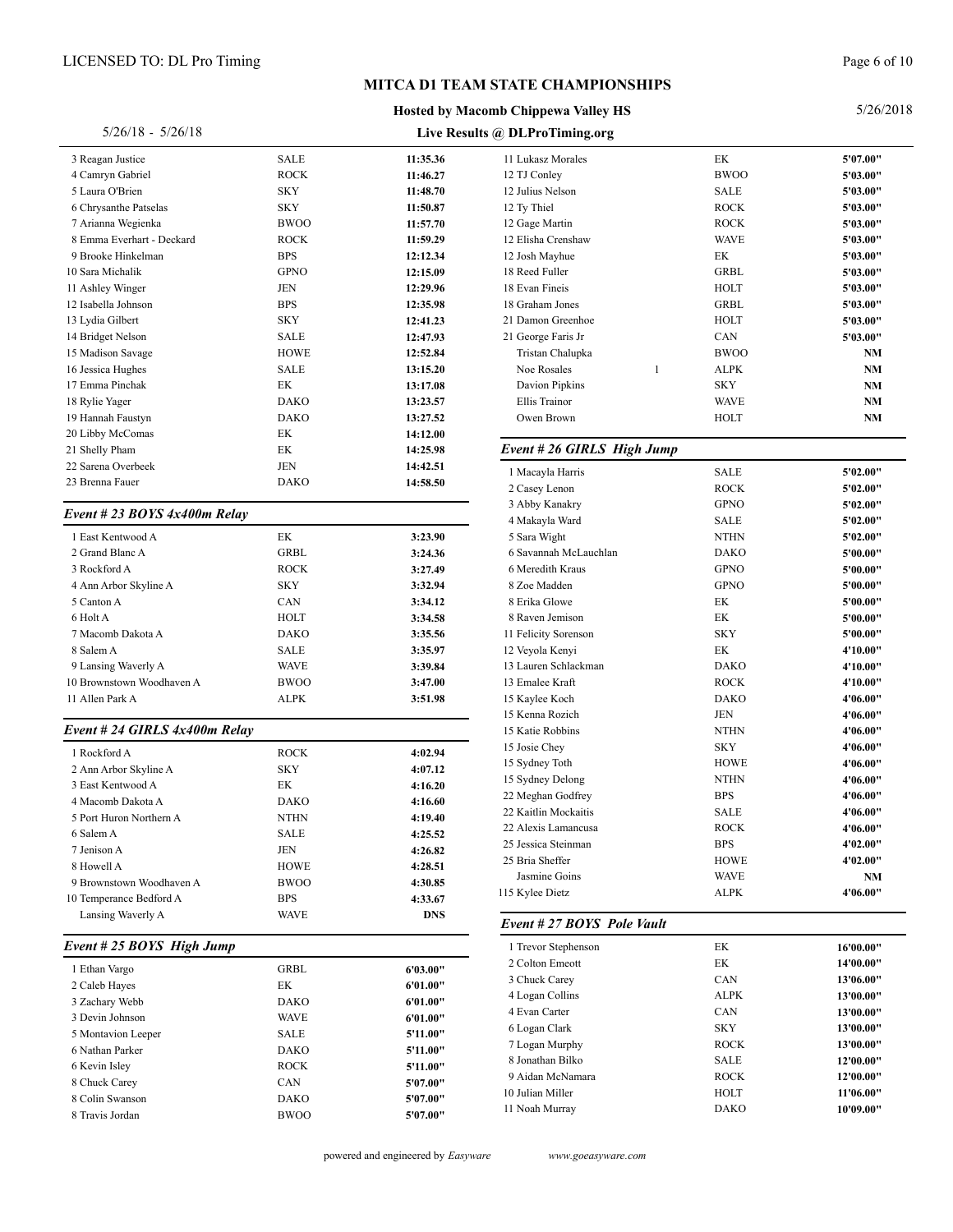#### **Hosted by Macomb Chippewa Valley HS**

Page 7 of 10

| $5/26/18 - 5/26/18$               |             | Live Results @ DLProTiming.org |                        |  |
|-----------------------------------|-------------|--------------------------------|------------------------|--|
| 12 Canon McNeil                   | HOLT        | 10'09.00"                      | 10 Ethan Vargo         |  |
| 13 Zach Miller                    | <b>ROCK</b> | 10'09.00"                      | 11 Evan Carter         |  |
| 14 Jimmy Gray-Jones               | HOLT        | 10'00.00"                      | 12 Michael Ebosi       |  |
| 14 Ayden Wisinski                 | <b>DAKO</b> | 10'00.00"                      | 13 Nicholas Erlenbeck  |  |
| 16 Ethan Deberry                  | <b>GRBL</b> | 10'00.00"                      | 14 Logan Murphy        |  |
| 17 Sam Cedo                       | <b>ALPK</b> | 9'00.00"                       | 15 Noe Rosales         |  |
| 17 Shad Cunningham                | <b>WAVE</b> | 9'00.00"                       | 16 Damon Greenhoe      |  |
| 19 Jamen Jackson                  | <b>WAVE</b> | 9'00.00"                       | 17 Sheldon Khamtean    |  |
| 19 Karoni Femster                 | <b>WAVE</b> | 9'00.00"                       | 18 Julius Nelson       |  |
| Drew LaBelle                      | CAN         | NМ                             | 19 Davion Pipkins      |  |
| Jacob Mirandette                  | EK          | NM                             | 20 Noah Murray         |  |
| Matthew Scott                     | <b>SKY</b>  | NΜ                             | 21 Jacob Greene        |  |
| Zach Quaigg                       | <b>BWOO</b> | NM                             | 22 Kevin Isley         |  |
| Caden Ott                         | <b>DAKO</b> | NM                             | 23 Zac Howell          |  |
| Reed Fuller                       | <b>GRBL</b> | NM                             | 24 Graham Jones        |  |
| Harmon Nieuwstadt                 | <b>SALE</b> | NM                             | 25 Jalen Steele        |  |
| <b>Braxton Stewart</b>            | <b>BWOO</b> | NM                             | 26 Caleb Sauers        |  |
| Seamus Holloway                   | <b>BWOO</b> | NM                             | 27 Montavion Leeper    |  |
| Johnathan Faulkner                | <b>SKY</b>  | NM                             | 28 Matthew Arntson     |  |
|                                   |             |                                | 29 Kyle Kresnak        |  |
| Event # 28 GIRLS Pole Vault       |             |                                | 30 Alex Chadwick       |  |
| 1 Avery Shell                     | <b>NTHN</b> | 12'03.00"                      |                        |  |
| 2 Cloe Longeway                   | <b>SALE</b> | 9'06.00"                       | Event #30 GIRLS Long   |  |
| 3 Hallie Roman                    | <b>NTHN</b> | 9'06.00"                       | 1 Mauriya Barnes       |  |
| 4 Hayle Flowers                   | <b>WAVE</b> | 9'06.00"                       | 2 Haven Essien         |  |
| 5 Shelby Korytkowski              | ROCK        | 9'06.00"                       | 3 Morgan Vargo         |  |
| 6 Reagan Ammon                    | ROCK        | 9'00.00"                       | 4 Zoe Madden           |  |
| 6 Isabella DiMilia                | <b>BWOO</b> | 9'00.00"                       | 5 Kaila Hemphill       |  |
| 8 Sam Barber                      | <b>SKY</b>  | 9'00.00"                       | 6 Daijah Collier       |  |
| 9 Morgan Vargo                    | ROCK        | 8'06.00"                       | 7 Emily Droski         |  |
| 9 Abigale Simms                   | <b>DAKO</b> | 8'06.00"                       | 8 Emma Wagenhauser     |  |
| 11 Emily Cooker                   | <b>BPS</b>  | 8'06.00"                       | 9 Jaylee Tidwell       |  |
| 12 Kate Hudkins                   | EK          | 8'06.00"                       | 10 Kalyn Willis        |  |
| 13 Emily Yao                      | <b>SKY</b>  | 7'09.00"                       | 11 Layla Hunt          |  |
| 13 Trinity Bracey                 | EK          | 7'09.00"                       | 12 Rachel Russo        |  |
| 15 Chelsea Kamm                   | <b>BPS</b>  | 7'09.00"                       | 13 Makayla Ward        |  |
| 15 Shayna Nelson                  | EK          | 7'09.00"                       | 14 Meghan Godfrey      |  |
| 17 Maggie Lomasney                | <b>NTHN</b> | 7'00.00"                       | 15 Julia Devine        |  |
| 18 Chloe Wiewiora                 | SALE        | 7'00.00"                       | 16 Erica Woodson       |  |
| 19 Hailee Wielkopolan             | <b>BWOO</b> | 7'00.00"                       | 17 Sara Wight          |  |
| 20 Josie Dimitroff                | HOWE        | 6'00.00"                       | 18 Glevince Molenje    |  |
| 20 Kennedy Rogers                 | JEN         | 6'00.00"                       | 19 Josie Chey          |  |
| 20 Martina Chimento               | SALE        | 6'00.00"                       | 20 Savannah McLauchlan |  |
| 20 Markela Brown                  | SKY         | 6'00.00"                       | 20 Kyra Patterson      |  |
| 20 Christina Sirhan               | ALPK        | 6'00.00"                       | 21 Sam Barber          |  |
| Alexa Hempel                      | DAKO        | NM                             | 23 Jessica Lemkau      |  |
| Meghan Hall                       | <b>BPS</b>  | NM                             | 24 Jillian Roney       |  |
| Kaylee Koch                       | DAKO        | NM                             | 25 Paige Cronce        |  |
|                                   |             |                                | 26 Victoria Austin     |  |
| Event # 29 BOYS Long Jump         |             |                                | 27 Ava Hill            |  |
|                                   | <b>WAVE</b> |                                | 28 Noriah Kidd         |  |
| 1 Kenny Brewer                    | EΚ          | 21'06.50"                      | 29 Lauren Sparks       |  |
| 2 Stephan Bracey<br>3 Chase Novak |             | 21'04.75"                      | 30 Zyair Clark         |  |
|                                   | <b>ROCK</b> | 21'03.25"                      | 31 Arieonna Montgomery |  |
| 4 Colton Emeott                   | EK          | 20'06.50"                      | 32 Kelsey Kmita        |  |
| 5 TJ Conley                       | <b>BWOO</b> | 19'09.75"                      | 33 Christina Sirhan    |  |
| 6 Justice Bright                  | EК          | 19'02.75"                      |                        |  |

 Caden Domzalski CAN **19'00.75"** Devin Johnson WAVE **18'09.00"** Jawuan Frazier CAN **18'03.75"**

| 10 Ethan Vargo                         | GRBL         | 18'02.00"              |
|----------------------------------------|--------------|------------------------|
| 11 Evan Carter                         | CAN          | 17'10.75"              |
| 12 Michael Ebosi                       | <b>WAVE</b>  | 17'10.00"              |
| 13 Nicholas Erlenbeck                  | GRBL         | 17'06.50"              |
| 14 Logan Murphy                        | <b>ROCK</b>  | 17'05.25"              |
| 15 Noe Rosales<br>1                    | ALPK         | 17'04.50"              |
| 16 Damon Greenhoe                      | HOLT         | 17'03.75"              |
| 17 Sheldon Khamtean                    | DAKO         | 17'02.00"              |
| 18 Julius Nelson                       | SALE         | 17'02.00"              |
| 19 Davion Pipkins                      | <b>SKY</b>   | 16'09.75"              |
| 20 Noah Murray                         | DAKO         | 16'08.50"              |
| 21 Jacob Greene                        | <b>BWOO</b>  | 16'06.50"              |
| 22 Kevin Isley                         | <b>ROCK</b>  | 16'06.50"              |
| 23 Zac Howell                          | HOLT         | 16'04.00"              |
| 24 Graham Jones                        | GRBL         | 16'01.00"              |
| 25 Jalen Steele                        | HOLT         | 15'11.50"              |
| 26 Caleb Sauers                        | SKY          | 15'09.00"              |
| 27 Montavion Leeper                    | SALE         | 15'08.50"              |
| 28 Matthew Arntson                     | <b>BWOO</b>  | 15'07.00"              |
| 29 Kyle Kresnak                        | DAKO         | 15'06.00"              |
| 30 Alex Chadwick                       | ALPK         | 14'11.75"              |
| Event # 30 GIRLS Long Jump             |              |                        |
| 1 Mauriya Barnes                       | EK           | 16'04.50"              |
| 2 Haven Essien                         | SALE         | 16'04.00"              |
| 3 Morgan Vargo                         | ROCK         | 15'09.75"              |
| 4 Zoe Madden                           | <b>GPNO</b>  | 15'05.50"              |
| 5 Kaila Hemphill                       | <b>BWOO</b>  | 15'01.25"              |
| 6 Daijah Collier                       | EK           | 14'10.25"              |
| 7 Emily Droski                         | DAKO         | 14'08.25"              |
| 8 Emma Wagenhauser                     | <b>BPS</b>   | 14'08.25"              |
| 9 Jaylee Tidwell                       | HOWE         | 14'06.25"              |
| 10 Kalyn Willis                        | <b>BWOO</b>  | 14'05.75"              |
| 11 Layla Hunt                          | EК           | 14'05.50"              |
| 12 Rachel Russo                        | JEN          | 14'05.25"              |
| 13 Makayla Ward                        | SALE         | 14'04.00"              |
| 14 Meghan Godfrey                      | BPS          | 14'04.00"              |
| 15 Julia Devine                        | SALE         | 13'11.75"              |
| 16 Erica Woodson                       | <b>BPS</b>   | 13'10.75"              |
| 17 Sara Wight                          | <b>NTHN</b>  | 13'10.50"              |
| 18 Glevince Molenje                    | JEN          | 13'10.00"              |
| 19 Josie Chey                          | <b>SKY</b>   | 13'08.50"              |
| 20 Savannah McLauchlan                 | DAKO         | 13'08.25"              |
| 20 Kyra Patterson                      | WAVE         | 13'08.25"              |
| 21 Sam Barber                          | SKY          | 13'08.00"              |
| 23 Jessica Lemkau                      | <b>HOWE</b>  | 13'07.50"              |
| 24 Jillian Roney                       | <b>ROCK</b>  | 13'06.50"              |
| 25 Paige Cronce                        | NTHN         | 13'05.00"<br>13'04.25" |
|                                        |              |                        |
| 26 Victoria Austin                     | <b>ROCK</b>  |                        |
| 27 Ava Hill                            | JEN          | 13'01.00"              |
| 28 Noriah Kidd                         | SKY          | 12'07.50"              |
| 29 Lauren Sparks                       | BWOO         | 12'07.00"              |
| 30 Zyair Clark                         | DAKO         | 12'01.75"              |
| 31 Arieonna Montgomery                 | WAVE         | 12'00.25"              |
| 32 Kelsey Kmita                        | ALPK         | 11'11.00"              |
| 33 Christina Sirhan<br>34 Bria Sheffer | ALPK<br>HOWE | 11'06.25"<br>11'05.50" |

*Event # 31 BOYS Discus Throw*

powered and engineered by *Easyware www.goeasyware.com*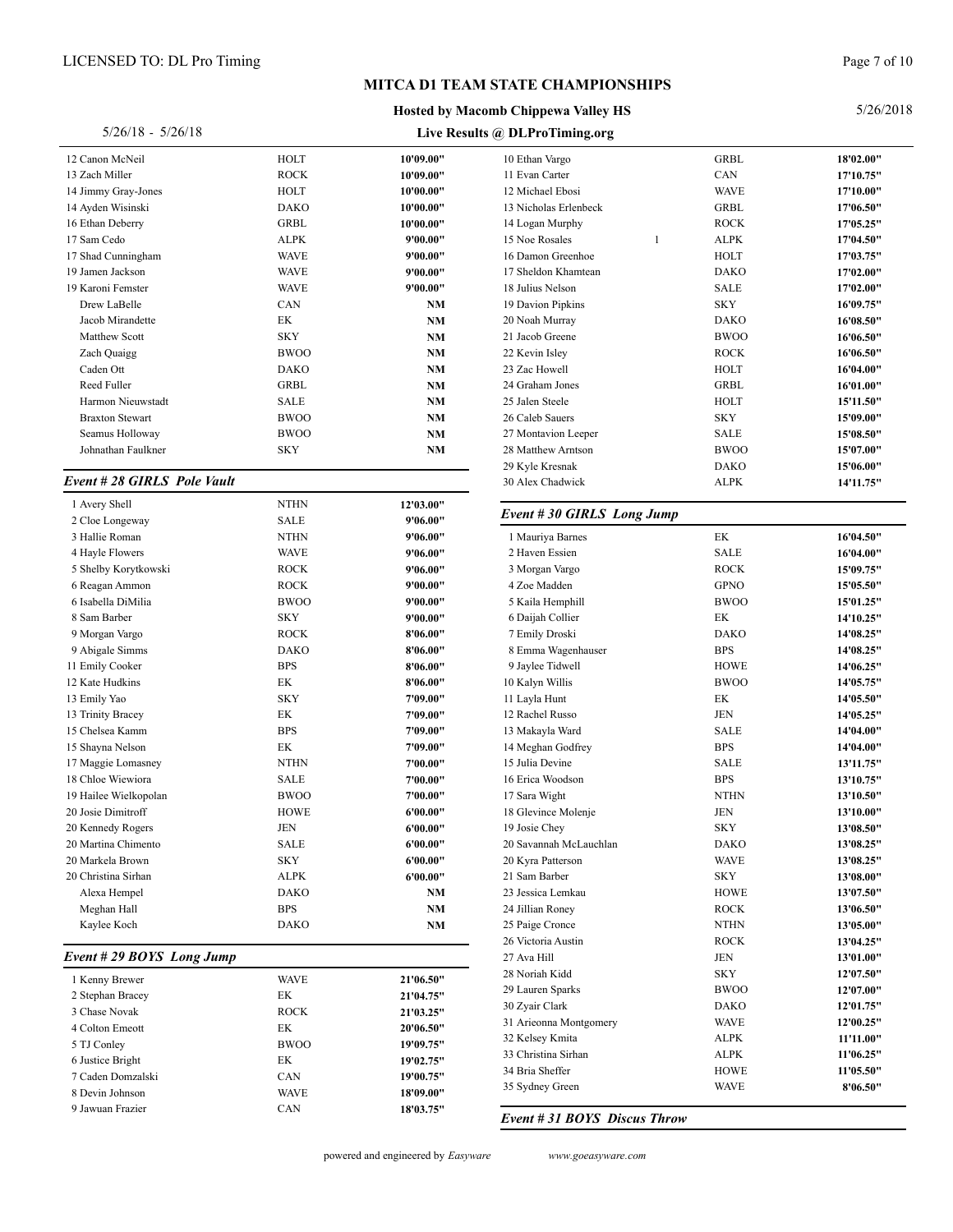5/26/18 - 5/26/18

### **MITCA D1 TEAM STATE CHAMPIONSHIPS**

#### **Hosted by Macomb Chippewa Valley HS**

**Live Results @ DLProTiming.org**

#### 5/26/2018

| Event # 31 BOYS Discus Throw  |             |            | 26 Becca Tha<br>27 Emilee Pr |
|-------------------------------|-------------|------------|------------------------------|
|                               |             |            | 28 Zoe Klink                 |
| 1 James Mackey                | EK          | 163'00.00" | 29 Renee Fau                 |
| 2 Jason Ribbentrop            | <b>DAKO</b> | 149'06.00" | 30 Kiara Mil                 |
| 3 Aidan Martini               | <b>GRBL</b> | 147'01.00" | 31 Elaina Bri                |
| 4 James Deese                 | CAN         | 144'07.00" | 32 Keyera H                  |
| 5 Eli Haidamous               | <b>HOLT</b> | 139'11.00" |                              |
| 6 Brandon Love                | EK          | 138'01.00" | Event # 33                   |
| 7 Josh Ledesma                | EK          | 138'01.00" |                              |
| 8 Alex Howie                  | <b>SALE</b> | 137'04.00" | 1 Logan Bro                  |
| 9 Brandon Ross                | DAKO        | 136'05.00" | 2 Brandon I                  |
| 10 Jack Murray                | DAKO        | 129'08.00" | 3 Brian Jon                  |
| 11 Ellis Trainor              | <b>WAVE</b> | 124'03.00" | 4 Jason Rib                  |
| 12 Peyton Bruce               | HOLT        | 124'01.00" | 5 Alex How                   |
| 13 Kendall Green              | <b>GRBL</b> | 123'10.00" | 6 Joel Linde                 |
| 14 Michael Ebosi              | <b>WAVE</b> | 122'00.00" | 7 Brennen N                  |
| 15 Lawrence Austin            | CAN         | 119'03.00" | 8 James Ma                   |
| 16 Ian Wallman                | CAN         | 117'04.00" | 9 Darius Ro                  |
| 17 Jason Whittaker            | <b>ROCK</b> | 114'02.00" | 10 Eli Haida                 |
| 18 Jackson King               | SALE        | 113'00.00" | 11 Ellis Trair               |
| 19 Mason Darden               | <b>WAVE</b> | 110'08.00" | 12 Aidan Ma                  |
| 20 Dorian Wessley             | <b>BWOO</b> | 108'05.00" | 13 Peyton Ga                 |
| 21 Jackson Danner             | <b>ROCK</b> | 106'09.00" | 14 Rahmi Kh                  |
| 22 Thomas Cousino             | SALE        | 105'00.00" | 15 James De                  |
| 23 Joel Linden                | <b>GRBL</b> | 103'02.00" | 16 Mason Da                  |
| 24 Gunnar McNeil              | HOLT        | 101'02.00" | 17 Dorian W                  |
| 25 Kyle Babij                 | <b>ALPK</b> | 100'08.00" | 18 Michael E                 |
| 26 Bryan Grunwald             | <b>ALPK</b> | 100'01.00" | 19 Matt De F                 |
| 27 Tony Whitney               | <b>SKY</b>  | 97'02.00"  | 20 Gabino Co                 |
| 28 Gabino Cervantes           | <b>BWOO</b> | 91'05.00"  | 21 Jackson K                 |
| 29 Servon Hinton              | <b>SKY</b>  | 86'03.00"  | 22 Gavin Mc                  |
| 30 Emiliano Cervantes         | <b>BWOO</b> | 85'10.00"  | 23 Bowen Ro                  |
|                               |             |            | 24 Peyton Br                 |
| Event # 32 GIRLS Discus Throw |             |            | 25 Tony Whi                  |
| 1 Kaleigh Flowers             | EK          | 125'03.00" | 26 Cole Pren                 |
| 2 Emily Droski                | <b>DAKO</b> | 120'01.00" | 27 Lawrence                  |
| 3 Sidney Koppinger            | NTHN        | 114'04.00" | 28 Owen Bro                  |
| 4 Amy Henderson               | <b>HOWE</b> | 111'11.00" | 29 Servon Hi                 |
| 5 Natalie Clum                | <b>ROCK</b> | 109'05.00" | 30 Bryan Gru                 |
| 6 Erika Glowe                 | EK          | 107'08.00" | 31 Emiliano                  |
| 7 Kayla Smith                 | <b>BWOO</b> | 106'11.00" | Mazi Smi                     |
| 8 Belle Okoraofo              | EK          | 102'06.00" |                              |
| 9 Abby Kanakry                | <b>GPNO</b> | 96'05.00"  | Event #34                    |
| 10 Natalia Lewandowski        | <b>SALE</b> | 94'06.00"  | 1 Kaleigh F                  |
| 11 Janan Khalil               | DAKO        | 94'05.00"  | 2 Janee Fau                  |

 Jenna Sydlowski SALE **94'05.00"** Danielle Colegrove ROCK **90'00.00"** Tiara Cherry GPNO **89'11.00"** Autumn Majestic DAKO **88'11.00"** Savanah Johnson NTHN **88'04.00"** Breanna Haverkamp ROCK **85'08.00"** Susannah Cochran BPS **84'09.00"** Janee Faulkner SKY **84'09.00"** Rebekah Reckling ALPK **83'06.00"** Lily Daugard HOWE **83'00.00"** Annescia Rollins WAVE **81'02.00"** Gabriela Salazar SKY **81'01.00"** Miranda Guerrero HOWE **80'05.00"** Isabelle Conn ALPK **79'00.00"**

| 27 Emilee Priester                    | SALE        | 75'06.00" |
|---------------------------------------|-------------|-----------|
| 28 Zoe Klink                          | <b>NTHN</b> | 67'07.00" |
| 29 Renee Faulkner                     | <b>SKY</b>  | 66'03.00" |
| 30 Kiara Miller                       | ALPK        | 63'08.00" |
| 31 Elaina Bruce-Clark<br>2            | WAVE        | 54'05.00" |
| 32 Keyera Hickman                     | <b>BWOO</b> | 53'01.00" |
| Event #33 BOYS Shot Put               |             |           |
| 1 Logan Brown                         | EK          | 57'01.00" |
| 2 Brandon Ross                        | <b>DAKO</b> | 50'09.00" |
| 3 Brian Jones                         | <b>GRBL</b> | 50'07.00" |
| 4 Jason Ribbentrop                    | <b>DAKO</b> | 50'05.50" |
| 5 Alex Howie                          | SALE        | 49'01.50" |
| 6 Joel Linden                         | GRBL        | 48'03.00" |
| 7 Brennen McNeal                      | <b>SALE</b> | 46'08.00" |
| 8 James Mackey                        | EK          | 46'04.00" |
| 9 Darius Robinson                     | CAN         | 46'03.50" |
| 10 Eli Haidamous                      | HOLT        | 46'00.00" |
| 11 Ellis Trainor                      | WAVE        | 46'00.00" |
| 12 Aidan Martini                      | GRBL        | 45'09.50" |
| 13 Peyton Gardner                     | <b>ROCK</b> | 43'09.00" |
| 14 Rahmi Khalil                       | DAKO        | 43'00.00" |
| 15 James Deese                        | CAN         | 42'03.50" |
| 16 Mason Darden                       | WAVE        | 40'03.50" |
| 17 Dorian Wessley                     | <b>BWOO</b> | 39'11.00" |
| 18 Michael Ebosi                      | WAVE        | 39'06.00" |
| 19 Matt De Haan                       | <b>ROCK</b> | 38'05.00" |
| 20 Gabino Cervantes                   | <b>BWOO</b> | 38'02.50" |
| 21 Jackson King                       | SALE        | 37'06.00" |
| 22 Gavin McIntyre                     | <b>ROCK</b> | 37'05.50" |
| 23 Bowen Roberson                     | ALPK        | 37'05.00" |
| 24 Peyton Bruce                       | HOLT        | 37'01.00" |
| 25 Tony Whitney                       | SKY         | 36'03.00" |
| 26 Cole Premtaj                       | ALPK        | 35'10.50" |
| 27 Lawrence Austin                    | CAN         | 35'04.00" |
| 28 Owen Brown                         | HOLT        | 34'10.50" |
| 29 Servon Hinton                      | SKY         | 34'03.75" |
| 30 Bryan Grunwald                     | ALPK        | 34'00.00" |
| 31 Emiliano Cervantes                 | <b>BWOO</b> | 31'05.00" |
| Mazi Smith                            | EК          | NΜ        |
|                                       |             |           |
| Event #34 GIRLS Shot Put              |             |           |
| 1 Kaleigh Flowers                     | EК          | 37'08.00" |
| 2 Janee Faulkner                      | SKY         | 37'06.50" |
| 3 Danielle Colegrove                  | ROCK        | 34'03.00" |
| 4 Natalie Clum                        | <b>ROCK</b> | 33'08.50" |
| 5 Monet Smith<br>3                    | EK          | 33'08.00" |
| 6 Breanna Haverkamp                   | ROCK        | 33'01.00" |
| 7 Natalia Lewandowski                 | SALE        | 32'10.00" |
| 8 Erika Glowe                         | EK          | 32'04.50" |
|                                       |             | 31'11.50" |
| 9 Kamil Skelton                       | SALE        |           |
| 10 Hallie Roman                       | NTHN        | 30'10.00" |
| 11 Zoe Klink                          | NTHN        | 30'08.00" |
|                                       | <b>BWOO</b> | 30'07.00" |
| 13 Isabelle Conn                      | ALPK        | 30'06.50" |
| 12 Kayla Smith<br>14 Susannah Cochran | BPS         | 30'02.00" |
| 15 Janan Khalil                       | DAKO        | 29'10.00" |

Becca Thacker BWOO **76'01.00"**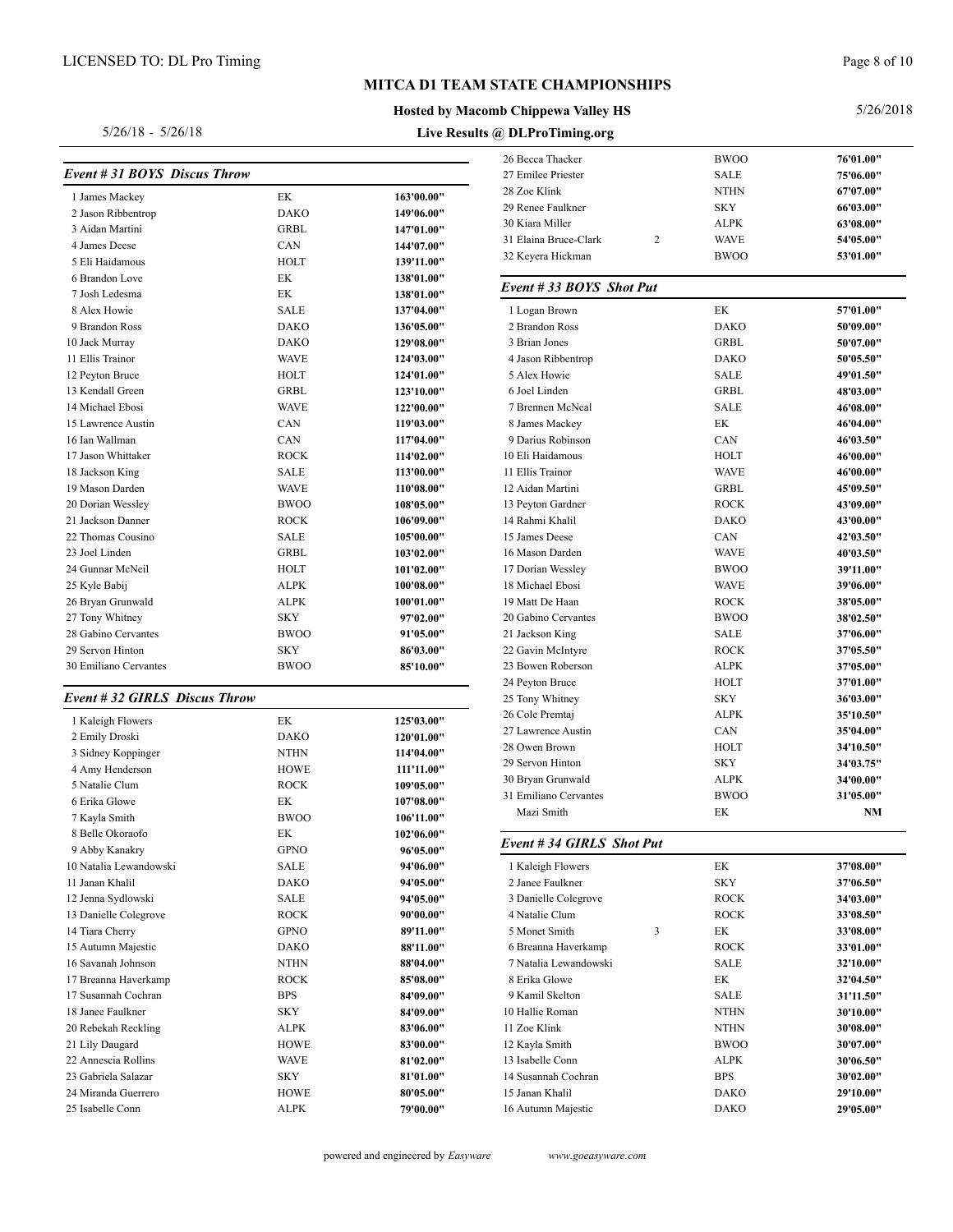#### **Hosted by Macomb Chippewa Valley HS**

### Live **Posults @ DL ProTiming**

| $5/26/18 - 5/26/18$   |   |             | Live Results @ DLProTiming.org |
|-----------------------|---|-------------|--------------------------------|
| 17 Lily Daugard       |   | <b>HOWE</b> | 29'04.50"                      |
| 18 Jenna Sydlowski    |   | SALE        | 29'04.50"                      |
| 19 Amy Henderson      |   | HOWE        | 29'04.00"                      |
| 20 Gabriela Salazar   |   | <b>SKY</b>  | 29'01.00"                      |
| 21 Tiara Cherry       |   | <b>GPNO</b> | 28'06.00"                      |
| 22 Savanah Johnson    |   | <b>NTHN</b> | 27'10.50"                      |
| 23 Keyera Hickman     |   | <b>BWOO</b> | 27'09.50"                      |
| 24 Annescia Rollins   |   | <b>WAVE</b> | 27'09.50"                      |
| 25 Renee Faulkner     |   | <b>SKY</b>  | 27'04.50"                      |
| 26 Emily Droski       |   | DAKO        | 27'02.00"                      |
| 27 Miranda Guerrero   |   | <b>HOWE</b> | 26'05.00"                      |
| 28 Becca Thacker      |   | <b>BWOO</b> | 25'10.00"                      |
| 29 Elaina Bruce-Clark | 2 | <b>WAVE</b> | 25'06.00"                      |
| 30 Kiara Miller       |   | <b>ALPK</b> | 25'01.00"                      |
| 31 Rebekah Reckling   |   | ALPK        | 24'01.50"                      |

Page 9 of 10